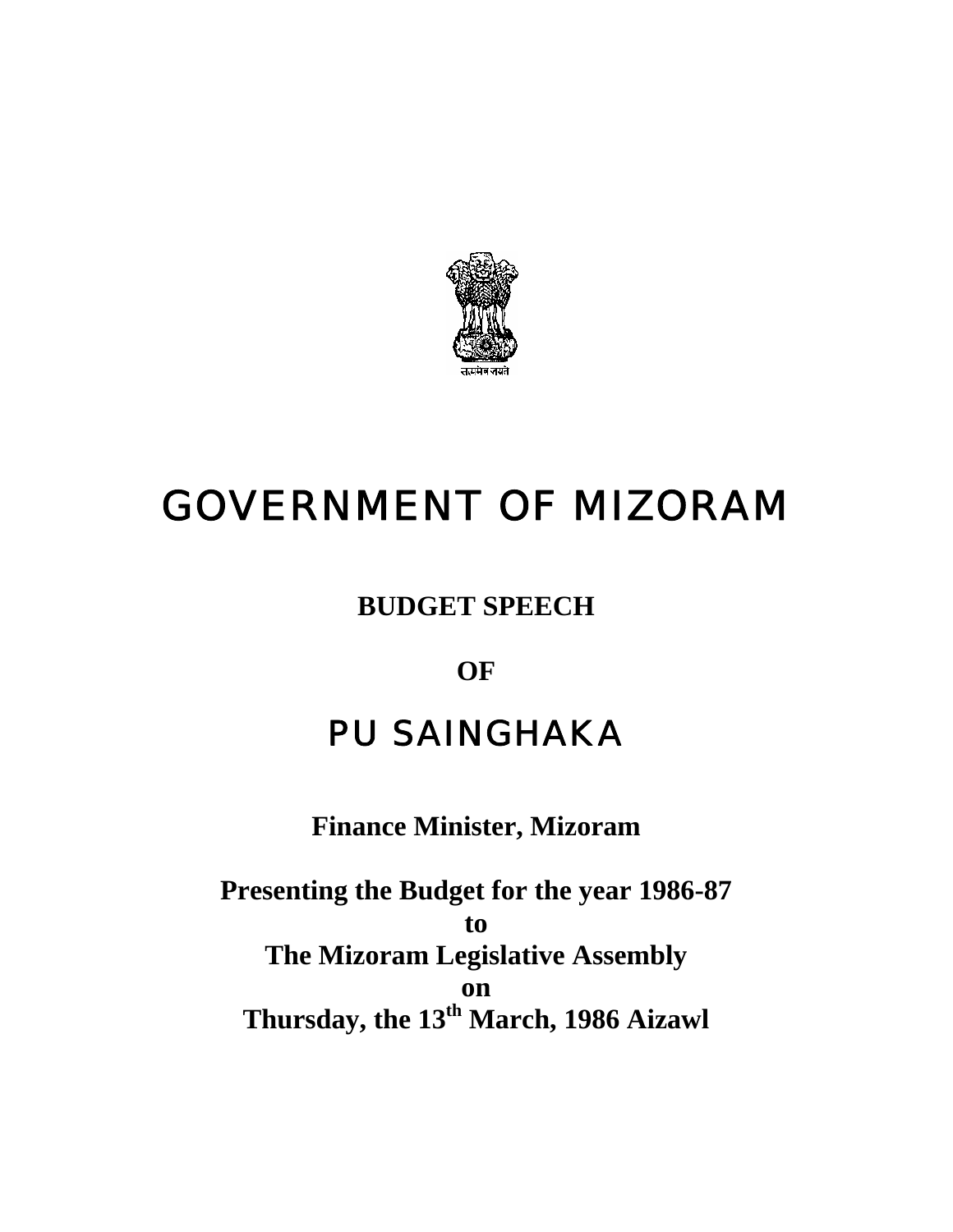Mr. Speaker Sir,

 I rise to present before the Assembly the Supplementary Demand for the year 1985-86 and Budget Estimate for the year 1986-87. This is the second Budget presented to the Assembly by the present Ministry. The financial provisions in the Revised Estimate 1985-86 and the Budget Estimate for the year 1986-87 are as follows :-

|                    |        |              | Rupees in lakhs                        |           |
|--------------------|--------|--------------|----------------------------------------|-----------|
|                    |        |              | B.E. 1985-86 R.E. 1985-86 B.E. 1986-87 |           |
| 1. Revenue Account |        | Rs.11,627.18 | 14, 142.59                             | 13,695.99 |
| 2. Capital Account |        | Rs. 5,100.96 | 5,314.57                               | 5,534.64  |
|                    | TOTAL: | Rs.16,728.14 | 19,457.16                              | 19,230.63 |

 From the above figures it is evident that there is a substantial increase of amount in the Revised Estimate 1985-86. The Govt. of India is generous in providing additional fund on the basis of justification given by us in the Revised Estimate 1985-86 and these additional provisions are proposed in the Supplementary Demand. In respect of some of the Centrally Sponsored Schemes and BRDB expenditure allocations fund for the current year were not received in time for incorporation in the BE 85-86. Provisions of fund in respect of these schemes are also included in the Supplementary Demands for 1985-86. Besides, there are some modifications in the sectoral allocation of the Union Territory Plan Schemes in the MIZOFED for the loss incurred by them for marketing of 3300 MT of ginger, the Department spent Rs.24.75 lakhs as remunerative price support.

Under the New Land Use Policy, 1069 families are being looked after at the cost of Rs.43.00 lakhs and within the available fund, 1000 new families are being assisted during 1985-86.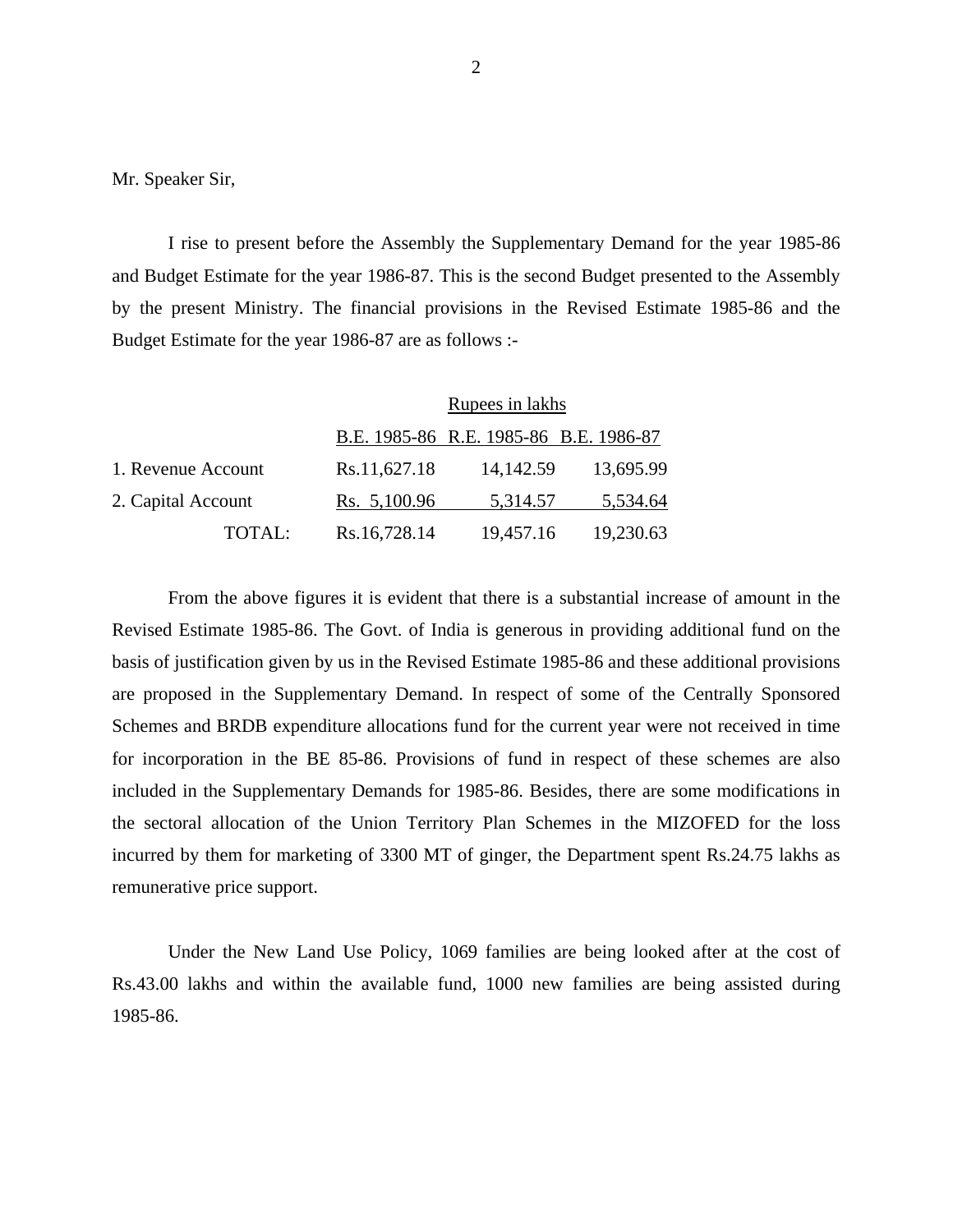Under 20 Point Programme, target of production of 1000 MT pulses and 1500 MT of oilseed are achieved. It is expected to complete 12 ongoing projects during the current year and 4 new projects are also being executed for creating irrigation potential to bring 750 ha under minor irrigation.

The production of rice has increased from 40,000 MT last year to 45,000 MT this year. Jeepable Agriculture Link Road of 31.50 Km has also been completed to link Samlukhai to Tlawngkual, Sialsuk-Thenzawl Road to WRC areas, Muallungthu to Darkhuang WRC area and Chawngtlai to Phaisen WRC area.

During 1986-87, it is proposed to open one new Agriculture District at Kolasib with 2 Sub-Divisions at Vairengte and Lokicherra to look after mainly WRC areas. It is also proposed to create a full-fledged Marketing Directorate and a separate Horticulture Wing with Joint Director at the top.

It is proposed to start seed testing, fertilizers analysis and pesticide analysis. 3 new seed farms at Ngengpui, Rotlang and Rihte will also come up. Rs.120 lakhs out of total outlay of Rs.281 lakhs during 1986-87 is earmarked for expenditure under New Land Use Policy.

The approved outlay for Minor Irrigation is Rs.100 lakhs; out of which Rs.10 lakhs will be spent for investigation of ground water. The target for minor irrigation for the coming year is to create potential areas of 615 hectares. Management of watershed at Darlak (Teirei) and Central Sector Scheme at Thingfal and Mat Valley will continue. The anticipated production of rice for the next year is 51,000 MT.

#### **FISHERIES**

 Developmental activities of Fisheries since formation of the Union Territory is concentrated towards encouraging pisciculture.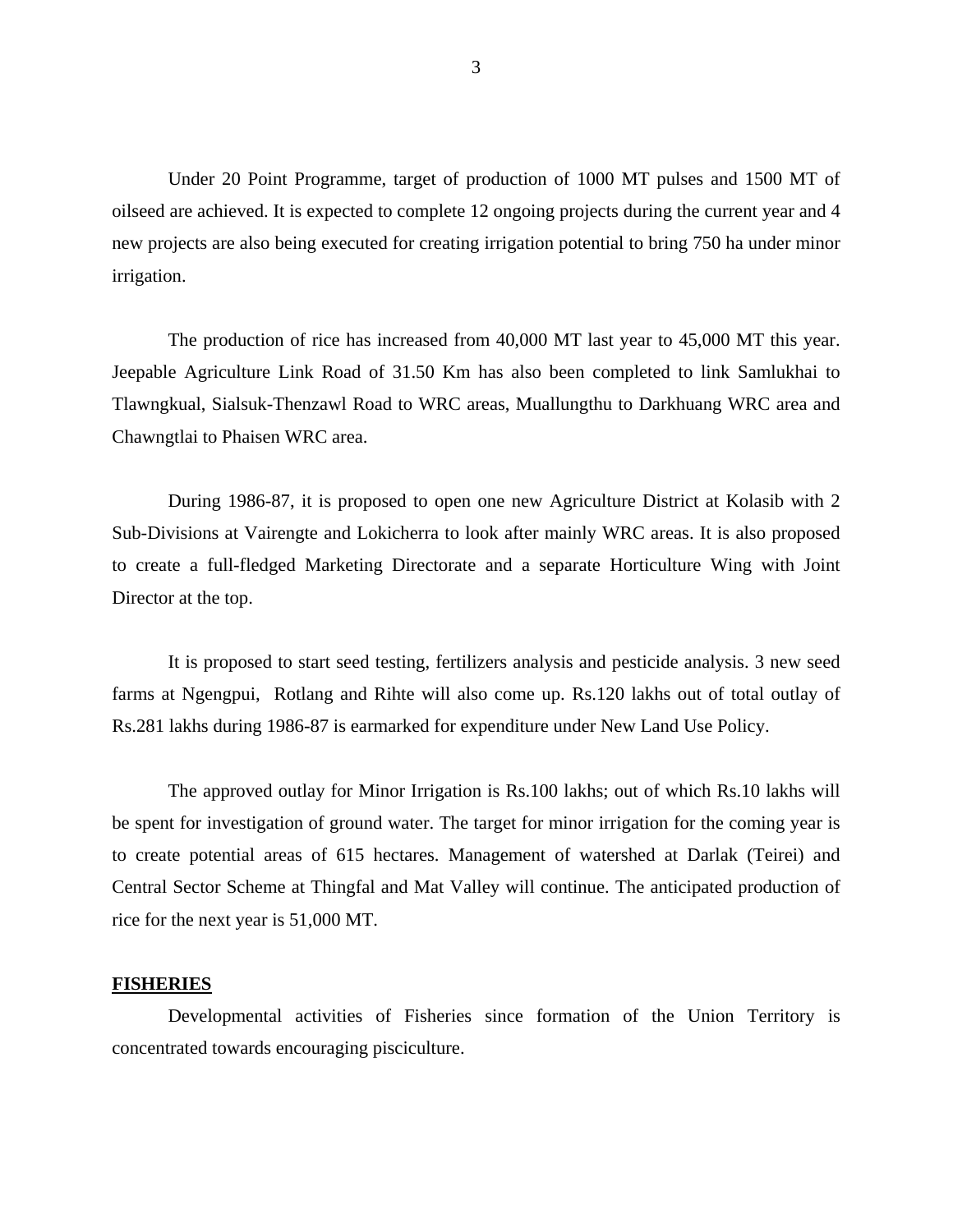Highlight of achievements of the Department during 1985-86 are as follows:-

- i. 9.84 lakhs Fish Seed have already been supplied to the pisciculturist at 50% subsidised rate. 10 lakhs more Fish seed are also to be supplied during February to March '86.
- ii. Fish Seed Farms at Thenzawl and Chemphai have been made partly operational. 58,000 fish seed have already been produced at Chemphai Fish Seed Farm. Another 5 lakhs fish seeds are expected to be produced from the above farms during the Common Carp breeding season (Feb-March).
- iii. 108 pisciculturists have been given financial help for construction/improvement of fishpond. Another 400 pisciculturists are proposed to be issued financial help during the year.
- iv. 89 selected beneficiaries covering 33 villages in the Territory have been taken under pisciculture during the year under New Land Use Policy.
- v. Eleven selected fish ponds have been covered under composite fish culture under which the selected pond owners have been supplied all inputs like seed, fertilizer and feed free of cost for raising a single crop with the idea to dissiminate the technology of composite fish culture for enhanced production.
- vi. 40 hectars of water area have been covered under Paddy-cum-Fish Culture.
- vii. 8 Paddy-cum-Fish Culturists have been trained in the technology of Paddy-cum-Fish Culture at the ICAR Farm, Borapani in Meghalaya.
- viii. 10 personnel have been deputed for training in various courses outside the Territory for strengthening the technical staff of the Department.
- ix. Improvement works have been taken up in 5 Demonstration Farms and 2 Fish Seed Farms.

During 1986-87 the approved plan outlay is Rs.29.75 lakhs Emphasis will be given mainly on the creation and development of resources, strengthening of organisation, seed production, composite fish culture, paddy-cum-fish culture and boosting up of extension activities.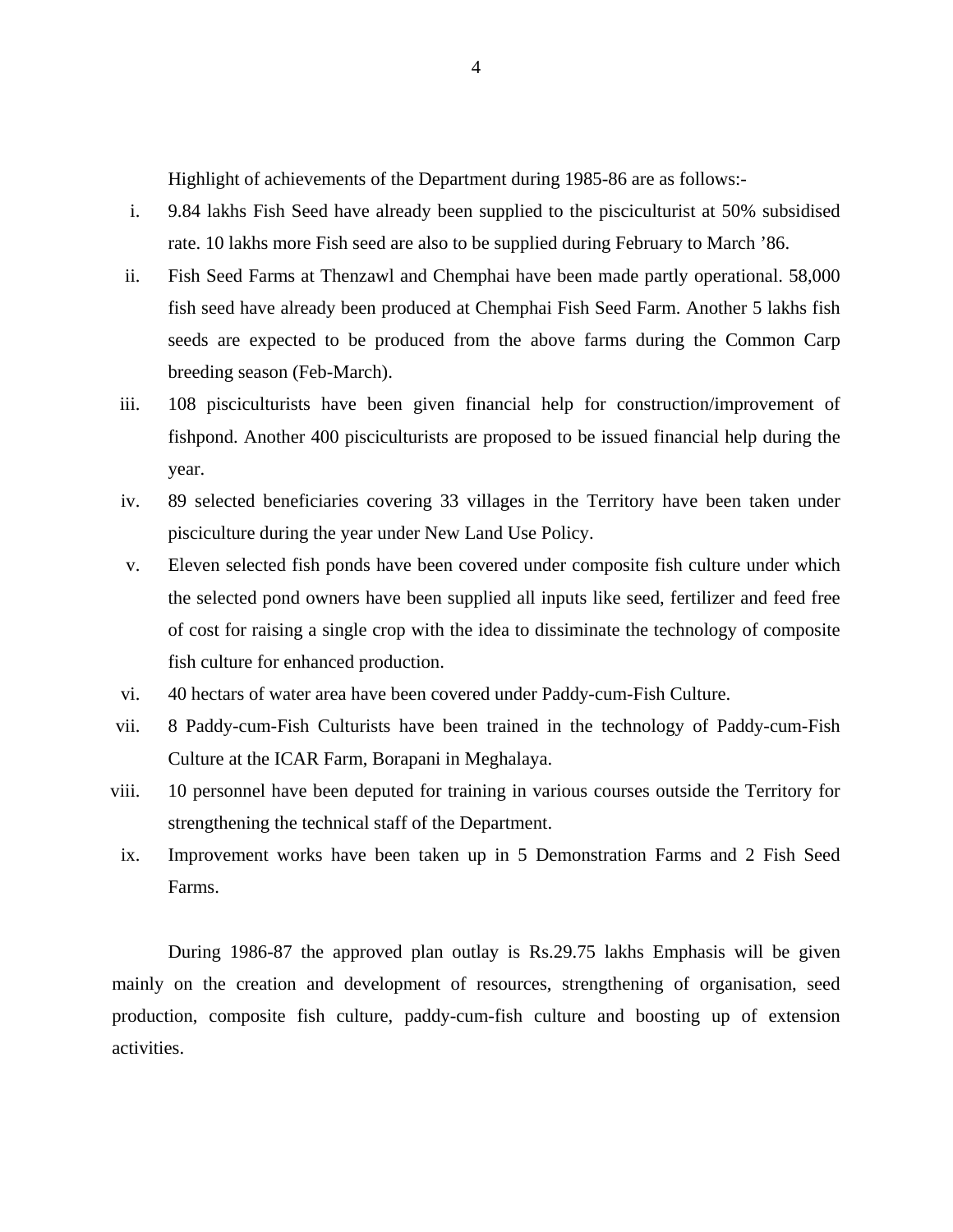#### **SOIL CONSERVATION DEPARTMENT**

 The plan allocation for the current year is Rs.135.00 lakhs and out of that Rs.88.70 lakhs are being spent for implementation of the family oriented schemes.

The total number of families benefitted under cash crop plantation and terrace works during the year is as under:

|                             |        | No. of beneficiaries |
|-----------------------------|--------|----------------------|
| 1. Cash Crop Plantation     |        | 992                  |
| 2. Terraces with irrigation |        | 424                  |
| 3. Rainfed terrace          |        | 200                  |
|                             | Total: | 1616 nos.            |

Link road of 10 Km has been constructed during the current year.

To check soil erosion and also to reduce surface run-off and stabilise economically viable areas subject to land slip/land slide, various soil and water conservation measures were taken up and following are the achievements.

(Likely achievements for 1985-86)

# I. SOIL CONSERVATION ENGINEERING WORKS

| i) Gully Control                       | 70.00 ha  |
|----------------------------------------|-----------|
| ii) Stream Bank Erosion Control        | 204.10 ha |
| iii) Water harvesting / retention dams | 130.00 ha |
| iv) Contour bunding                    | 43.30 ha  |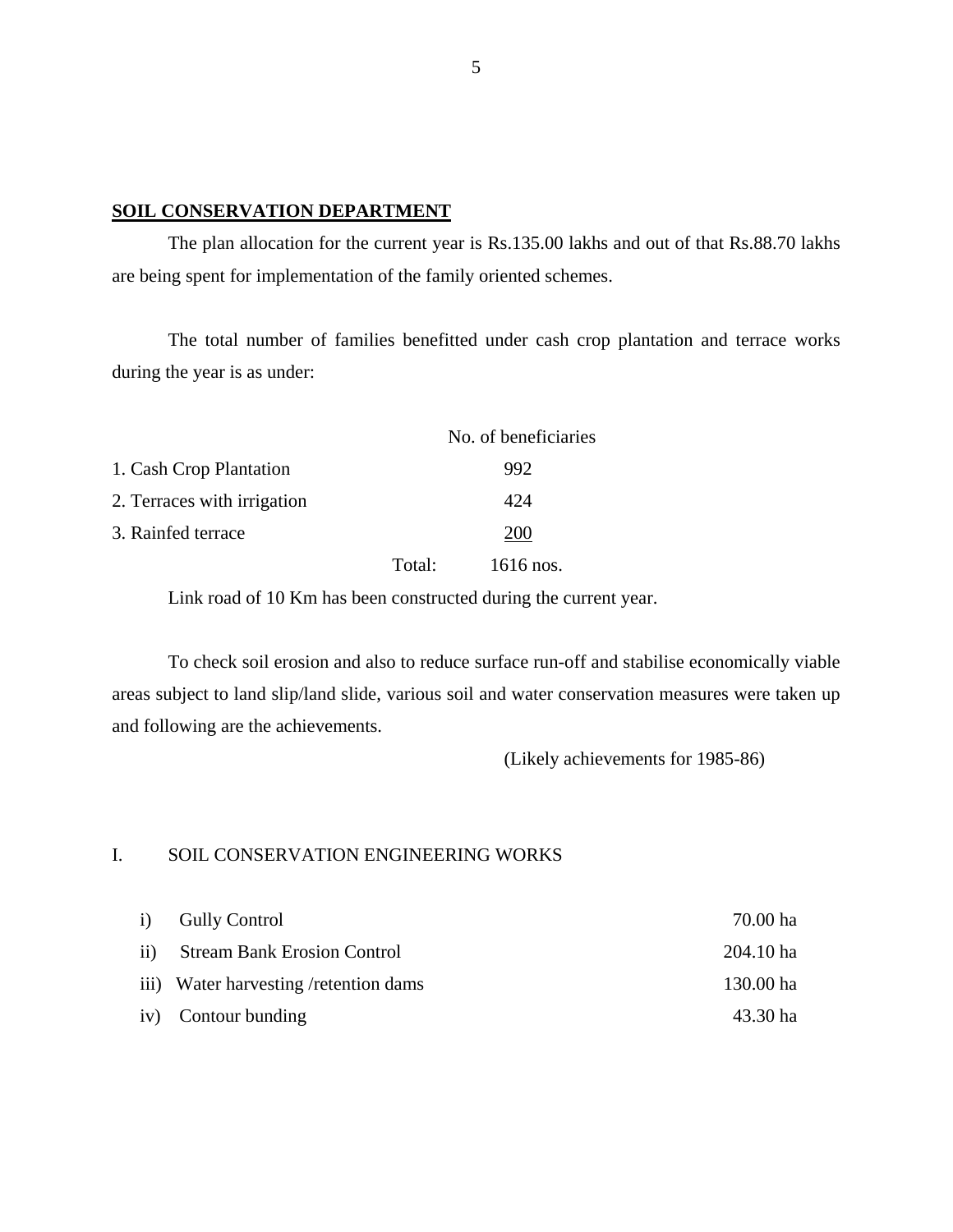# II. OTHER PROGRAMMES

|                  | Management of village Grazing Ground | 50.00 ha |
|------------------|--------------------------------------|----------|
|                  | (Fodder Cultivation)                 |          |
| $\rm ii)$        | <b>Soil Conservation Plantation</b>  | 50.00 ha |
| $\overline{iii}$ | Construction of building             | 16 nos.  |

 During the current year one new scheme known as Neucleus Seed Supply Scheme has been taken up with a provision of Rs.8.27 lakhs. 6392 cash crop nursery beds have so far been constructed for Coffee, Rubber, Tea, etc.

One new range named as Thingsulthliah Soil Conservation Range has been created. One new Soil Conservation Division within Aizawl District is also expected to be opened soon.

The approved financial outlay for Annual Plan 1986-87 is Rs.172.32 lakhs. The plan envisages settlement of as many as 460 new families under cash crop plantation and 425 families under land development (Terrace & Irrigation) programme.

During 1986-87 it is also proposed to open 2 (two) new Soil Conservation Divisions with headquarters at Khawzawl (Aizawl District) and Saiha. This will result in creation of another 7 new Soil Conservation Ranges.

#### **ANIMAL HUSBANDRY & VETY. DEPARTMENT**

 Total annual plan allocation for the current year is Rs.155 lakhs of which Rs.5 lakhs is for Dairy Development. During 1985-86 the Animal Husbandry & Veterinary Department has reorganised the administrative set-up of the Department by opening 3 Divisional Offices at Aizawl, Lunglei and Saiha to provide better A.H. & Vety. Services to the farmers in rural areas. The Veterinary Hospital at Aizawl has been improved and the Vety. Dispensary at Lunglei has been up-graded to the Veterinary Hospital. At the end of the year there will be 70 RAH Centres, 26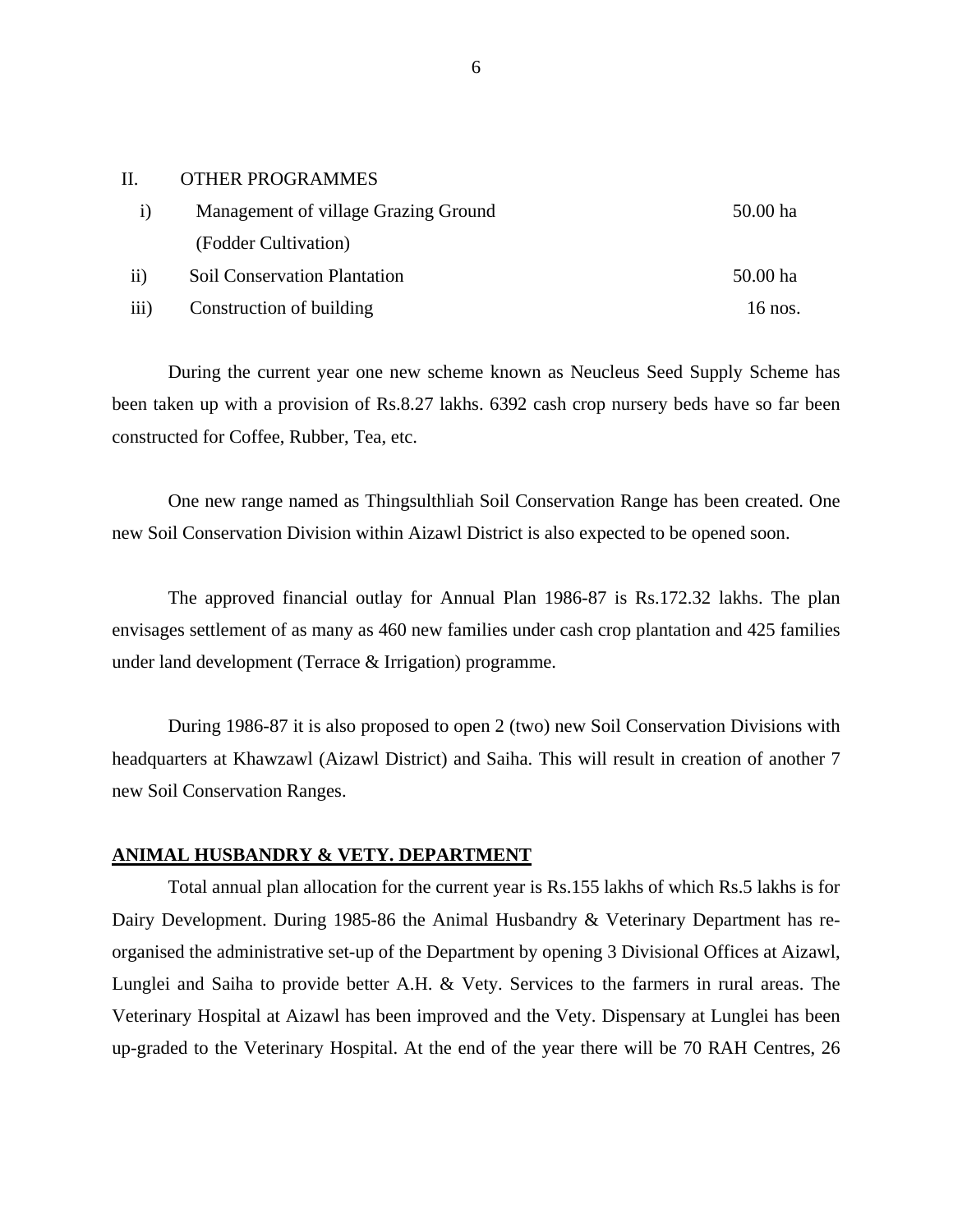Veterinary Dispensaries and two Vety. Hospitals in Mizoram. During this year 1,69,161 cases of diseases had been treated and 58,686 animals had been castrated.

The Key Village Scheme is making a rapid progress during the year with total successful artificial insemination of 624 cows for increasing the Cross Bred Cattle population in Mizoram.

The Department under the New Land Use Policy, has assisted the families for setting up of 244 units of Hill Cattle Farming Colony, 130 units of Dairy Farm, 7 units of indigenous Goat Farms and 322 units of Piggery Farms during the current year. To improve the quality of existing pigs and cattle, 40 breeding boars and 20 breeding bulls have been distributed. In addition, 1700 piglets and 33000 birds have been distributed at 50% subsidy.

Provision has been made for free transport of 15000 quintals of feed from Silchar to various places in Mizoram for assisting the farmers.

Under 20 point Programme 100 units of Biogas Plants were targetted for the current year, out of which 81 units have already been implemented upto January 1986. One 1 KW aero generator has been installed at Selesih.

The Town Milk Supply Scheme is being extended to Lunglei Town and Co-operative Milk Union's Operation Flood II Programme has started functioning under a Managing Director.

The existing Farms at Selesih, Thenzawl, Mampui and other places have been maintained and improved to increase production.

The approved outlay for 1986-87 is Rs.185 lakhs of which Rs.8 lakhs is for Dairy Development. During the year two more Divisional Offices are proposed to be opened at Champhai and Kolasib and a Sub-Divisional office at Tuipang. The Vety. Field Assistants'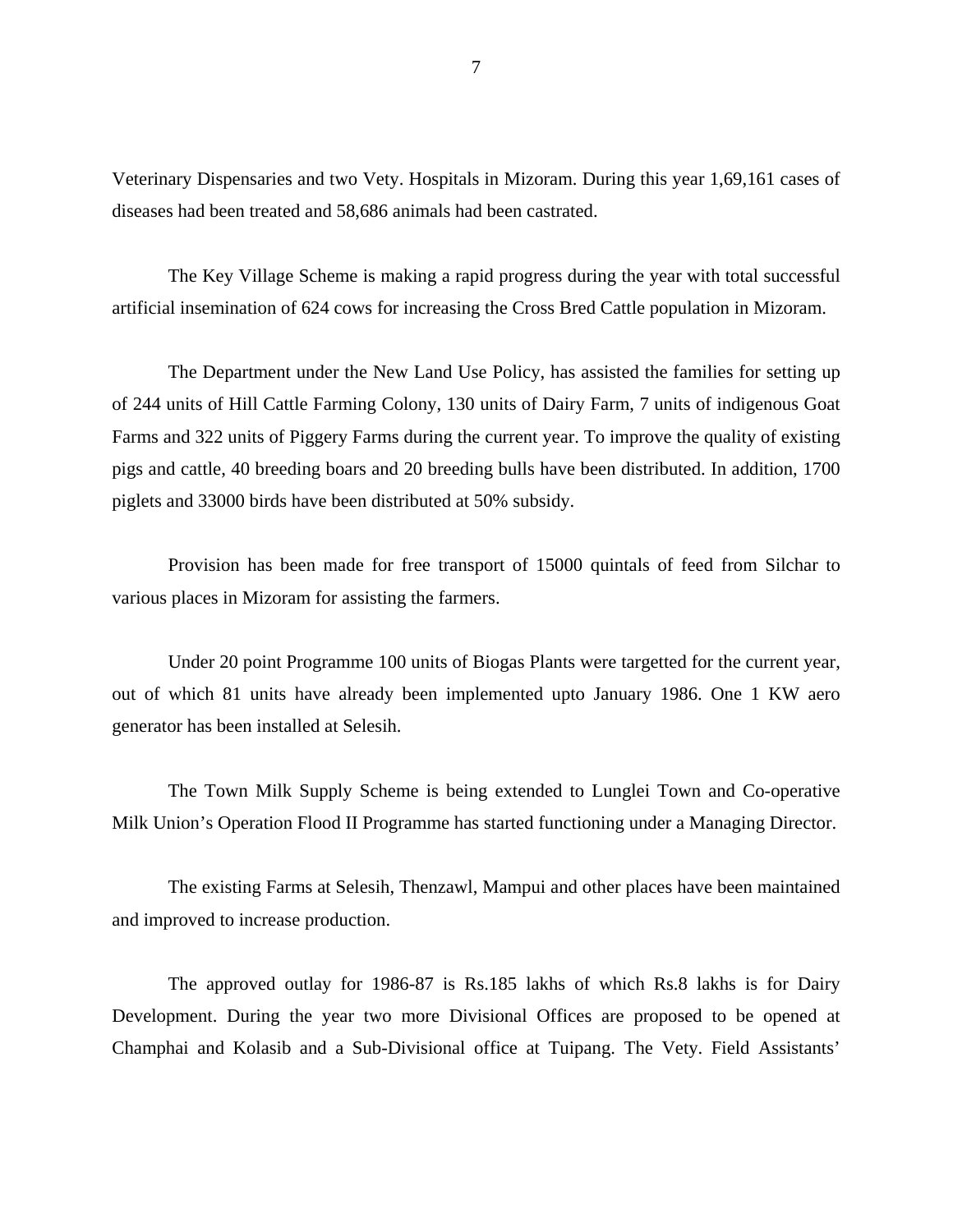Training Institution at Selesih is also expected to be operative. It is proposed to up-grade Vety.Dispensary at Saiha to a Hospital and opening of 7 new RAH Centres at Lungpho, Bungtlang, Saiphai, Lungpher, Chapui, Zawngling and New Saiha.

In order to bring effective implementation of artificial insemination, it is proposed to introduce Frozen Semen Bank for which Liquid Nitrogen Plant will be installed. Under the Land Use Policy it is proposed to support 150 units of Dairy Farming, 430 units of Hill Cattle Farming and 200 units of Duck & Poultry Farms in private sector. The Duck Farm at Thenzawl will be equipped with Hatchery unit for production of ducklings for distribution to rural families at 50% subsidy. The Poultry Farm at Selesih is being strengthened for production of Broiler Chicks for which the equipments had been installed during the previous year.

1000 Piggery units in private sectors are proposed to be supported and the existing farms are capable to produce more than 1000 pigs for distribution at 50% subsidy to rural families. The existing farms at Selesih, Thenzawl, Lungpher and Mampui are to be maintained and expanded and the Poultry Farms at Thingdawl is proposed to be strengthened to have at least 1000 layers. 100 units of biogas plants are targetted for the year 1986-87.

#### **FOREST DEPARTMENT**

The total financial outlay during 1985-86 is Rs.203.20 lakhs under Plan, Rs.202 lakhs under Non-Plan and RS.100 lakhs under CSS. The main achievements of the Department during 1985-86 are as follows:-

Two new Circles, two new Divisions have been opened during the current year along with three new Ranges, including Statistical and Information Cell attached to the Office of the CCF. A total of 9785 hectares of plantations were raised under CSS and Jhumia Rehabilitation Scheme. Under the 20 Point Programme, 700 lakhs seedlings were planted and 6400 hectares of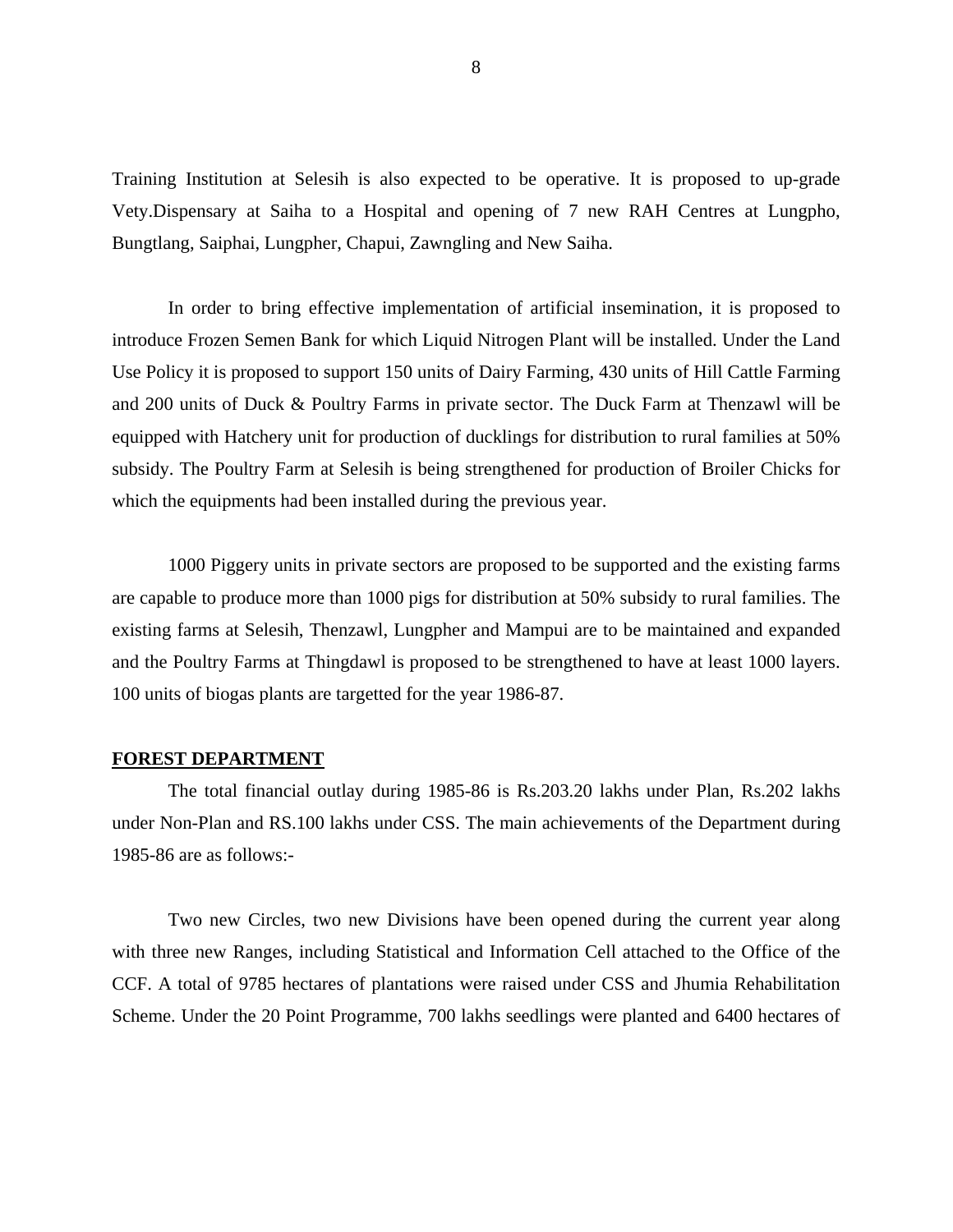plantation were raised under Social Forestry. Under Farm Forestry Scheme 8 lakhs seedlings have been supplied to schools, colleges etc.

Under the new Land Use Policy, 1267 families have been selected covering approximately 1650 hectars; construction of 97 Departmental Buildings were taken up; of which 30 buildings are expected to be completed during the year. 10 kms (approx) of Forest Road is also constructed.

23 foresters, 25 Forest Guards got training from FERI, Mizoram, and 10 Forest Rangers and 3 ACFs are undergoing training outside Mizoram. 6 ACFs has also joined the Department after the completion of training.

The Annual Plan for 1986-87 envisages plantation of 4000 hectares under Economic Quick Growing and Rural Fuel Wood plantations, providing of assistance to another 1704 families under Rehabilitation of Jhumia Families in addition to 1267 families selected during 1985-86. Under the special scheme of Protectionery Environment of Forest another 5000 families are targetted for assistance. The target under Social Forestry is 6000 hectares while that of Operation Soil Watch is 4000 hectares. Three new Social Forestry Divisions and one Forest Protection Division are also proposed to be created during 1986-87. A full-fledged Wildlife Wing to be headed by a Chief Wildlife Warden and Wildlife Division one each at Aizawl and Lunglei are also proposed. Creation of one Eco-Battalion consisting of Ex-Servicemen to take up afforestation works in different areas as a measure of environmental and ecological conservation is also proposed. Construction of Forest Offices and Forest Roads are also included in the programme for 1986-87.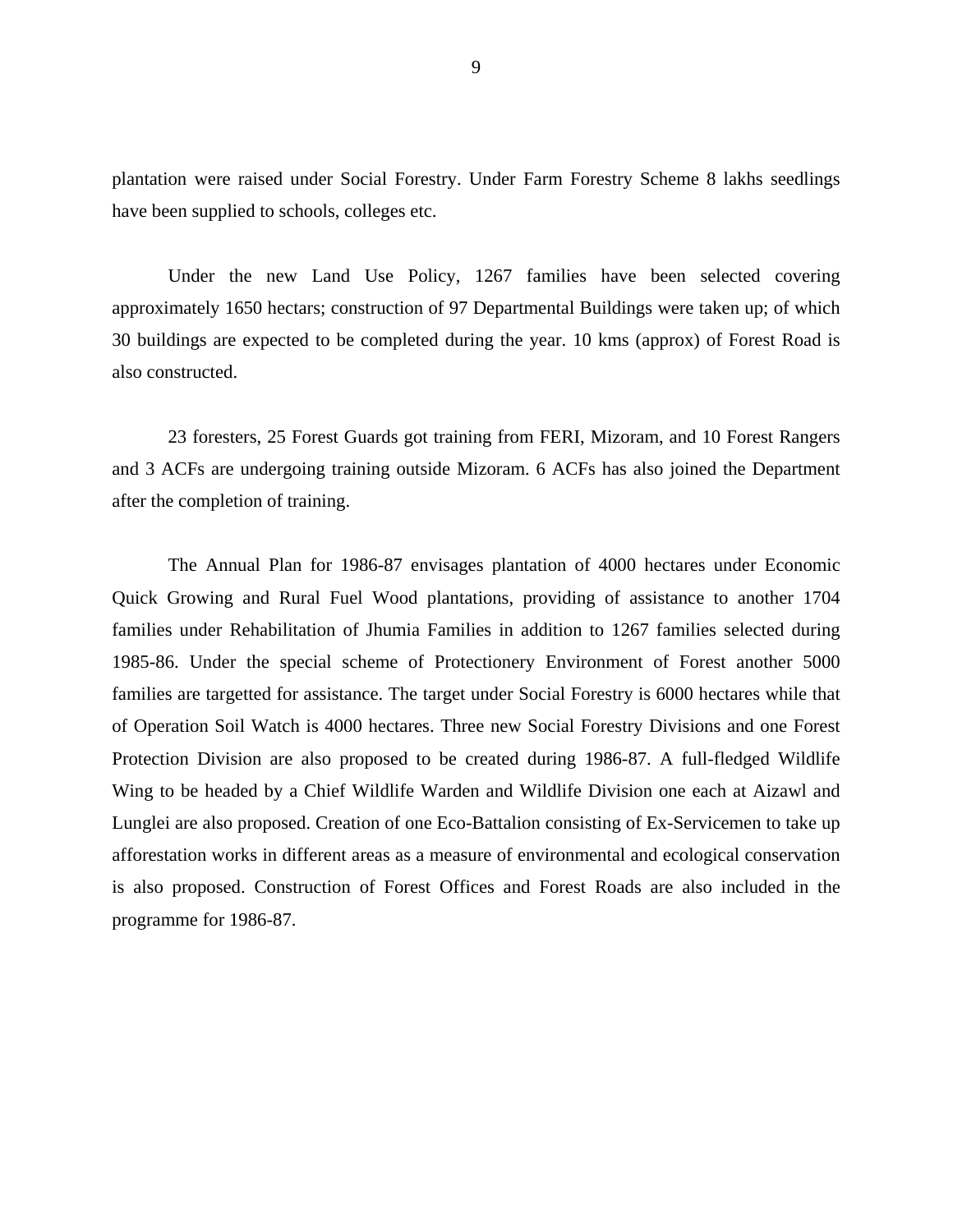# **CO-OPERATION**

 The aims of the Co-operation Department is to improve the economic conditions of the rural people through Co-operative endeavours. At present, there are 691 Societies catering the needs of the people.

The Plan outlay for 1985-86 is Rs.42.00 lakhs out of which Rs.4.90 lakhs has been transferred to PWD for construction of office buildings at Aizawl and Lunglei which are nearing completion. During 1985-86 the MIZOFED procured 3300 tons of ginger, 100 tons of chilly and 90 tons of grass broom, costing Rs.80.02 lakhs from the public for marketing. Besides this, MIZOFED is dealing in consumer and controlled goods and also has dealership in edible oil, sugar, iodised salt, cement and POL products.

The Mizoram State Co-operative Union has conducted as many as 33 different training courses and seminars covering up 3156 participants.

In the credit sector, the Mizoram Co-operative Apex Bank is providing credit facilities to the public and also earned substantial profit. A new Branch is opened at Lunglei.

The plan outlay for 1986-87 is Rs.52.00 lakhs which will be utilised for continuing and expanding the existing scheme.

#### **EDUCATION DEPARTMENT**

 The approved plan outlay for 1985-86 and 1986-87 are Rs.365.00 lakhs and Rs.424.00 lakhs respectively. During 1985-86, all the approved plan schemes have been implemented except creation of posts for which there is a ban. Some remarkable achievements have been made in the field of General Education by giving deficit grants-in-aid status to 111 Adhoc Aided Middle Schools, 41 Adhoc aided High Schools and 17 un-aided High Schools. Two High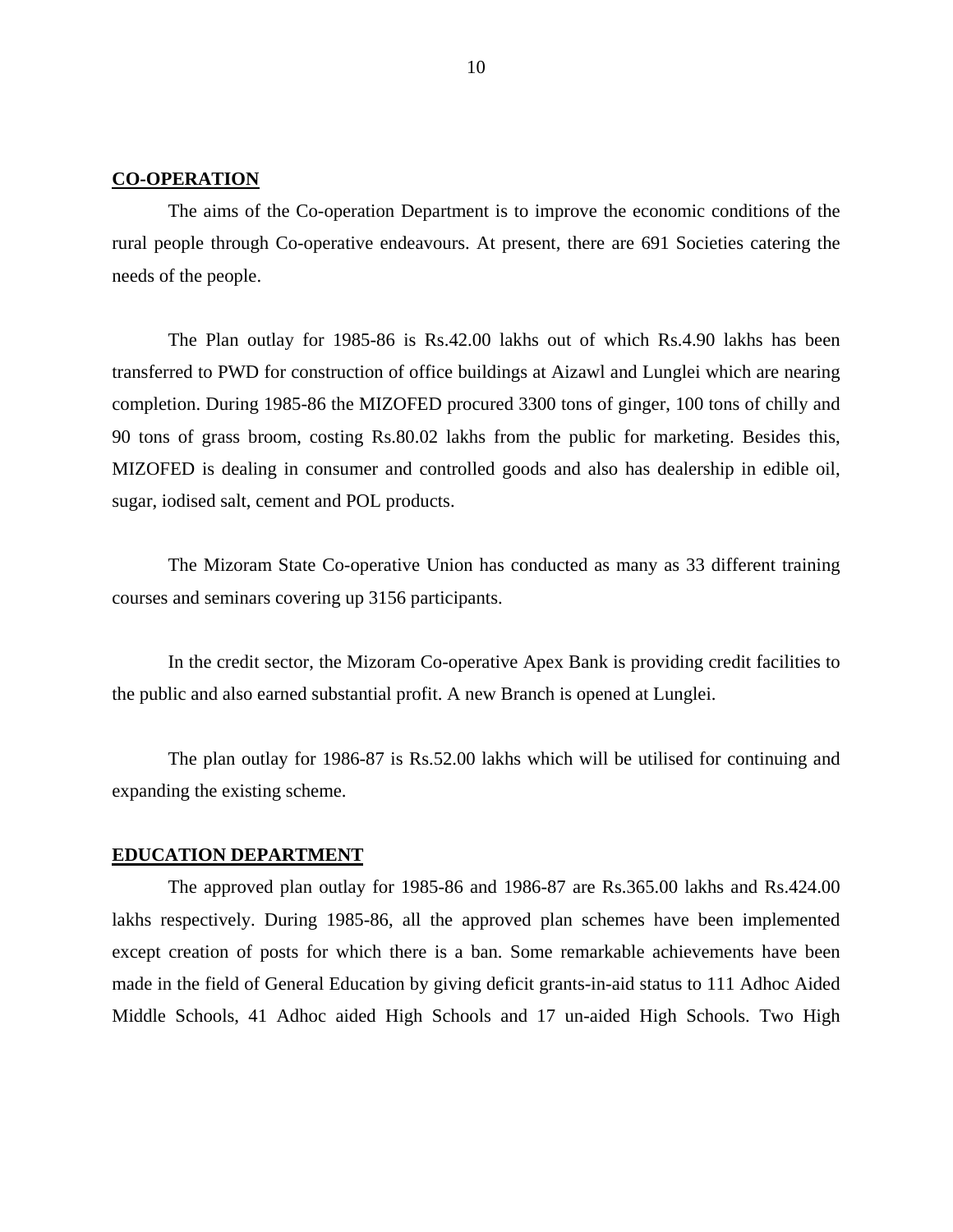Schools viz. St. Paul's High School and Government Higher Secondary School, Aizawl have been selected for Computer Literacy Studies in class project.

In the field of Adult Education, 500 Adult Education Centres and 428 Centres for Functional Literacy for adult women with a total enrolment of 16,824 illiterate and semi-literate adults were in operation. These centres are proposed to be continued during 1986-87 and the enrolment target is fixed as 17,000.

In the field of Physical Education, Youth Services and Sports, Mizoram made a big headway by winning 3 Gold and 1 Silver medals in the National Junior Boxing Championships held at Kanpur. Four boys and two girls from Mizoram were selected in the National Sports Talent Contest.

The Second Mizoram State Games was organised at Aizawl during December 1985 wherein sportsmen from all over the Union Territory participated. The North Eastern State Badminton Championship was also hosted at Aizawl during October 1985.

The Mizoram Bharat Scouts and Guides participated in  $10<sup>th</sup>$  National Jamboree at Bangalore. The International Youth Year Programmes were carried out successfully in Mizoram.

Different types of Stipend/Scholarships viz. Pre-Matric, Post Matric, Talent Search, Sainik School etc. were awarded to 16,738 students of Mizoram.

To promote arts and culture of the Mizos, various programmes like cultural tours, painting and singing competition etc. were conducted. 28 guitarists and 16 dancers were trained from the Institute of Music and Fine Arts during 1985-86.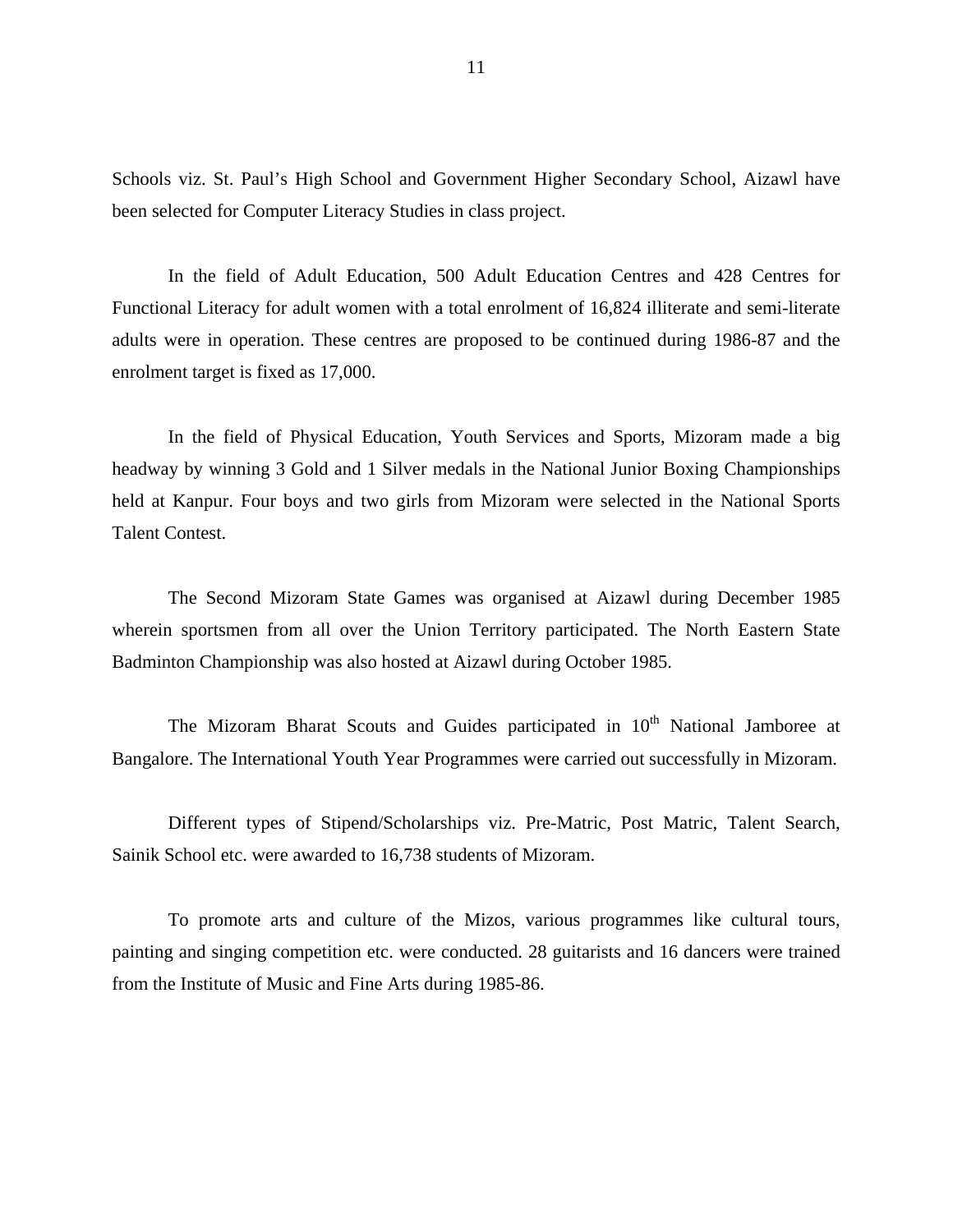# **SOCIAL WELFARE DEPARTMENT**

 Under Social Welfare Department, there are a number of welfare schemes such as Women & Child Welfare, Welfare of Physically Handicapped persons, Welfare of the Aged and Infirm persons etc., which are executed by the Department mostly through voluntary organisations.

During the current financial year, these schemes are effectively carried out with significant progress. The annual plan for the coming year 1986-87 also envisages continuation of these ongoing schemes with certain additions and expansion to cover more people. The highlights of these schemes are summarised as follows: -

A Social Defence Cell headed by the Deputy Director is proposed to be created to monitor such Acts as the Children Act, S.I.T. Act and Probation of Offenders Act. At present, there are 22 Creches /Day Care Centres 13 new centres are being opened during 1985-86. 80 Pre-Primary Schools where Anganwadi Centre under ICDS is not functioning will be opened during 1986-87. Protective Home for women convicted under S.I.T. Act will also be opened. Competitions in handicraft, essay writing and spot painting will again be organised. Opening of Children Court and Remand/ Observation Home is proposed to be implemented during 1986-87. Educational and Vocational Training Courses to prisoners is proposed to be conducted during 1986-87 and 1336 persons are proposed to be given Old Age Pension and two Training-cum-Production Centres for the Physically Handicapped persons will be opened at Lunglei. About 200 handicapped students (upto Class VIII) will be given stipend and 500 handicapped persons is proposed to be given economic rehabilitation. During 1986-87 one Residential Deaf & Dumb School is also proposed to be opened. About 300 voluntary organisations will be given assistance in kind or in cash for carrying out social work and a Recreational-cum-Counselling Centre already opened will be activated to deal with anti-social behaviours.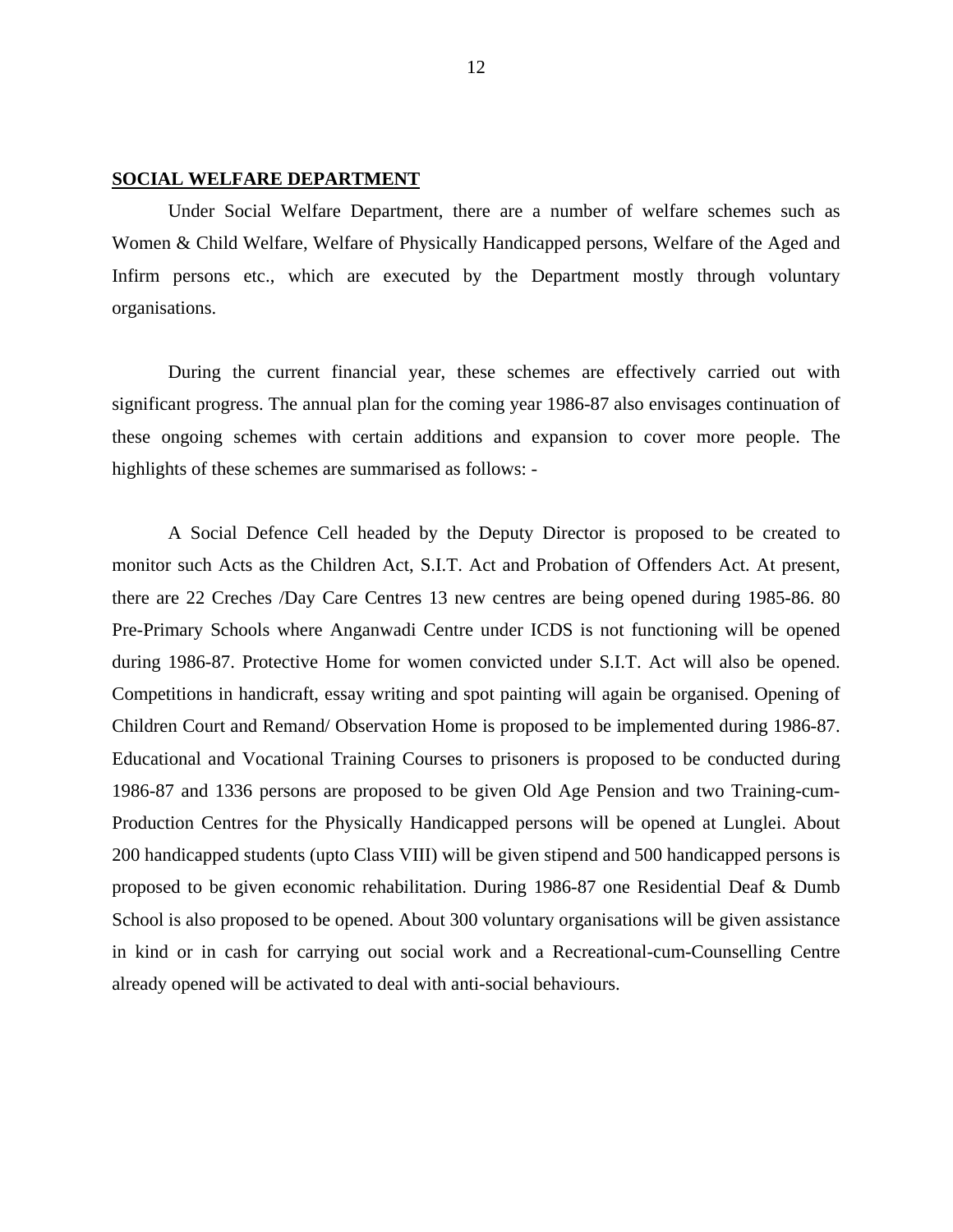# **INFORMATION, PUBLIC RELATION & TOURISM DEPARTMENT**

 The Department of Information & Public Relation has already completed expansion and consolidation in the field areas and full-fledged offices are functioning in all the Districts and Sub-Divisional Headquarters except Tlabung for which posts are yet to be created. 14 Rural Information Centres at various places in Mizoram are functioning in full swing.

The Department is vigorously pursuing National Integration Programme by way of Inter-State Cultural Exchanges. 9 Groups of people consisting of 164 persons were sent on conducted tour to various places of India including 11 prominent ladies who were sent to New Delhi for witnessing the Republic Day Parade in addition to sight seeing in Delhi, Agra and Calcutta.

For the first time the department in collaboration with the Army organised Youth Festival at Aizawl in Nov, 85 in which all the cultural dances of Mizoram and popular folk dances of India were exhibited in the Assam Rifles Parade Ground at Aizawl. A cultural meet exclusively for all the sub-tribes of Chhimtuipui District and Blue Mountains and Palak Lake Excursions by Youth Group has been organised by the Department during March 1986.

The people of Mizoram are kept informed regularly of Government policies and achievements through various departmental publications such as pamphlets, weekly publication of Tunlai Chanchin, Khawvel and Kaladan published from Aizawl, Lunglei and Saiha respectively and Mizoram News Magazine was regularly published in co-ordination with this Department. The Govt. of India have also kindly consented to opening of AIR Station at Lunglei and construction of TV Low Power Transmission-cum-Production Centre at Durtlang has already come up.

Construction of Chaltlang Tourist Lodge with a provision of 14 rooms and a dormitory has already been completed. Construction of another Tourist Lodge at Kolasib will be completed within the current financial year. Land for Recreational Centre has already been acquired at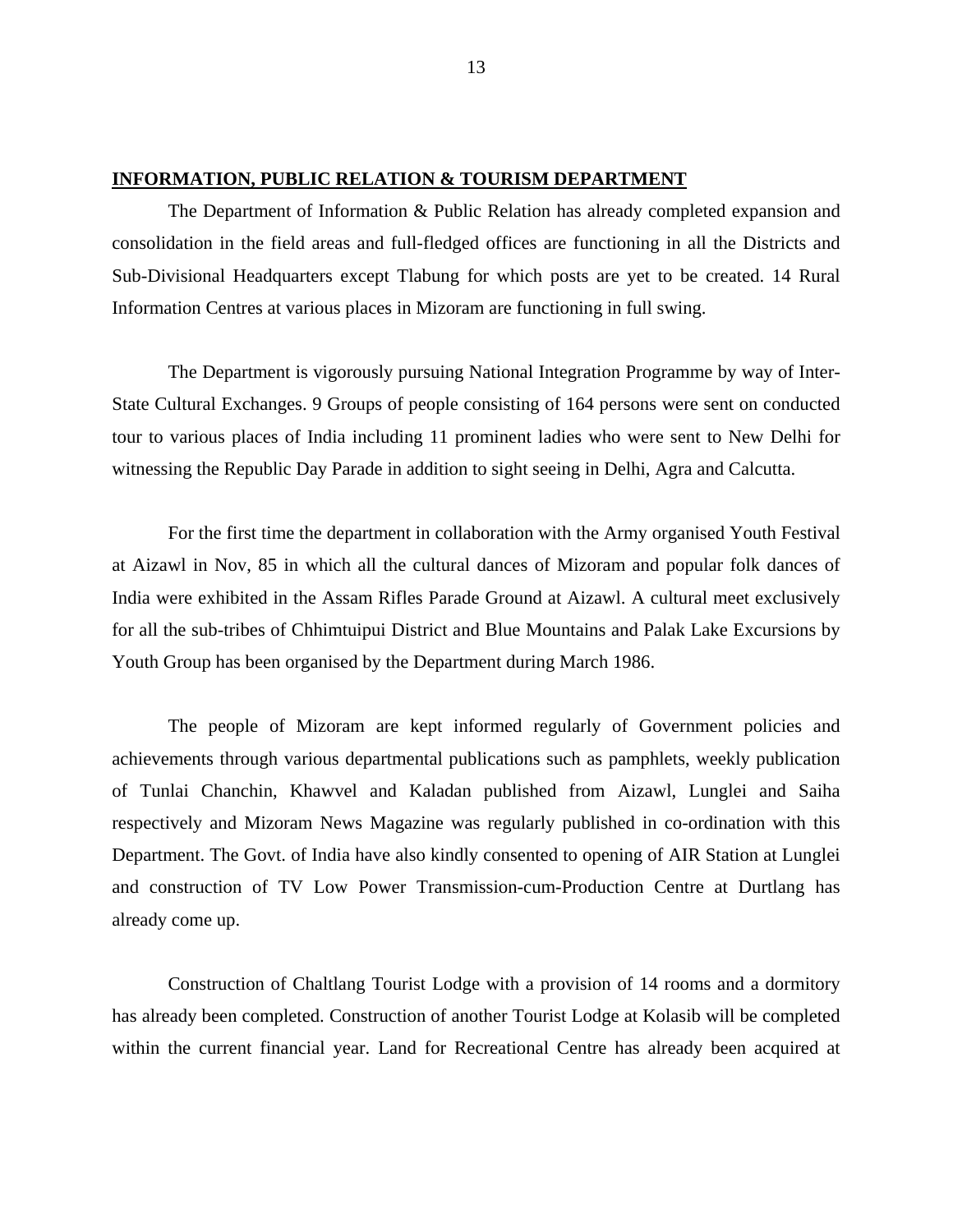Durtlang Hill Range and construction will be taken up during 1986-87. Land donation for construction of Youth Hostel and low cost accommodation called 'Yatrika' is being finalized at Luangmual and construction will be started with the help of the Government of India during 1986-87.

#### **LABOUR AND EMPLOYMENT DEPARTMENT**

 The functions of the Department can be broadly divided into the following groups (1) Craftsmen Training (2) Apprenticeship Training (3) Employment Service (4) Labour Welfare.

During 1985-86, ITI Aizawl, the only Institution of its kind in Mizoram, continued imparting training in seven vocational trades. The approved schemes for 1985-86 regarding introduction of two new trades such as Electronics, Confectionery and Bakery could not be implemented during the year due to ban on creation of posts. During 1986-87 these schemes along with Draughtsman Civil Trade are expected to be implemented.

During 1985-86, construction of 4 units of Type II quarters, extension of workshop and Women Hostel were undertaken and these are nearing completion. The Apprenticeship Training opportunity for 30 in clerical trade and 20 in engineering trade is continuing. Apart from this, provision for deputation of 15 persons annually to undergo vocational training outside Mizoram for which no facilities are available within Mizoram is also made.

To strengthen the Department, a proposal is there for creation of the posts of Inspector of Factories, Labour Officer and some clerical staff. Besides this, a proposal is also under way to set up State Employment Market Information Unit-cum-Vocational Guidance Cell.

#### **INDUSTRIES DEPARTMENT**

 The Department is a leading agency for the upliftment of economic conditions of Industries by providing avenues for self-employment and this has greatly contributed to the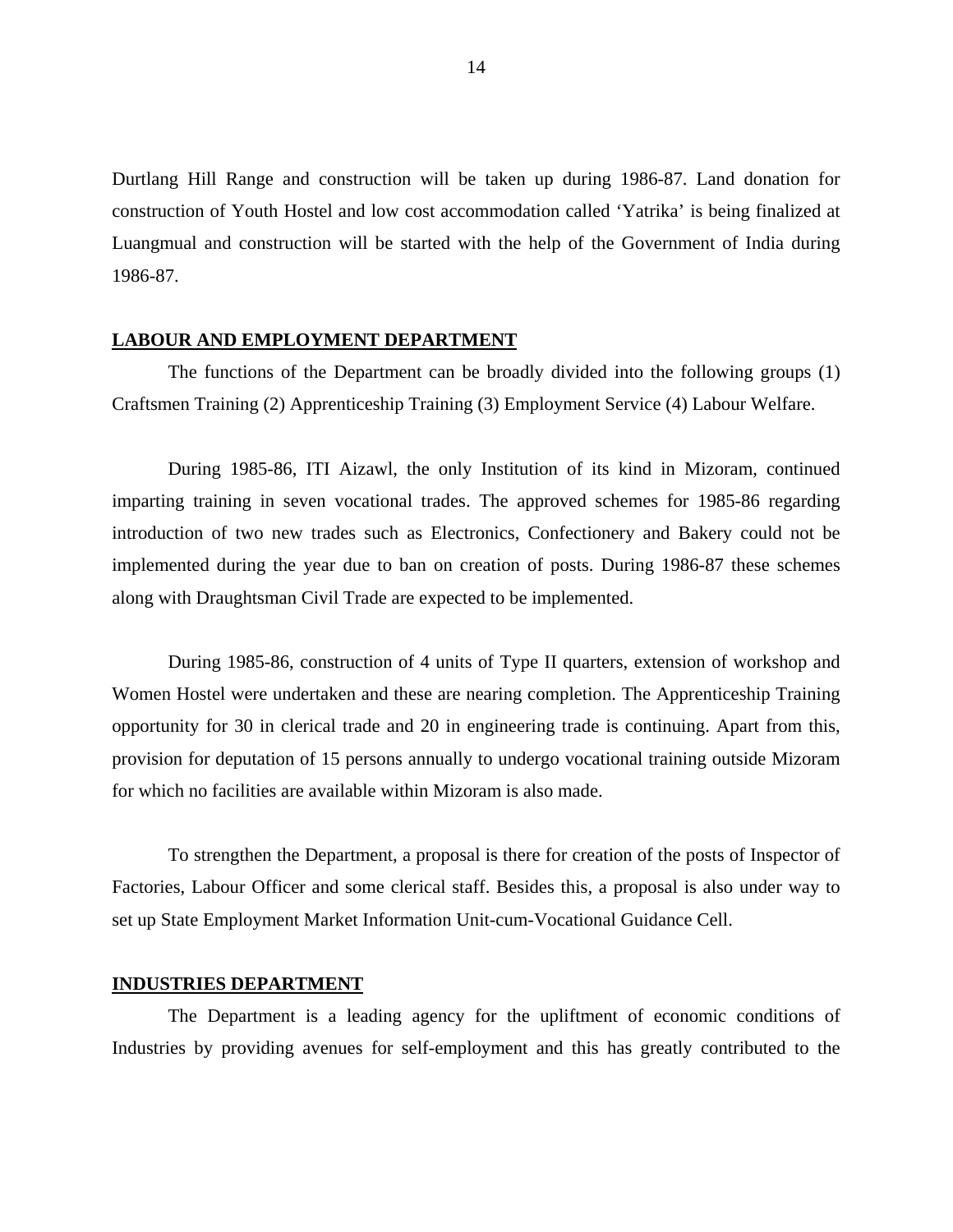betterment of the economic condition of the people. During 1985-86 the main achievements are as follows:-

Under the Large and Medium Industries, many projects are being undertaken; viz. establishment of Ginger Oil and Oleoresin Plant, Maize Processing Unit, Match Splint Manufacturing, Pine-apple Juice Concentration Plants etc. Most of these are new schemes approved by Government except Ginger Oil and Oleoresin Plant, which was already started in 1982 in collaboration with CFTRI and NRDC. Works on this project is almost completed and Dehydration and Oleoresin Section is expected to be commissioned shortly. During 1986-87 new scheme of Wooden Boat Manufacturing Unit will be taken up.

Under the Village and Small Industries Section, a number of Projects and Schemes were undertaken by the Department most of which are ongoing schemes. These are Rural Industries Development Centre, Development of Industrial Infrastructure, Promotion of Village and Cottage Industries and Tiny Industries, Interest Subsidy, Power Subsidy, Transport Subsidy, Grant-in-aid to artisans, Industrial Loan and Hire Purchase, Entrepreneurial Development and Training, Information, Publicity and Exhibition, Khadi and Village Industries, Handicraft Industries, Hand-loom Industries, ZIDCO, Fruit Preservation Factory, Research Design and Development, Co-operation, Raw-Materials Depot, Mines and Minerals etc. One of the significant achievements during 1985-86 is the formation of Mizoram Khadi and Village Industries Board. This Board, when equipped with machineries and personnel, will impart training in Khadi, Blacksmithy and Carpentry etc. to the people during 1986-87.

#### **SERICULTURE DEPARTMENT**

 The newly created Sericulture Department has significantly contributed to upliftment of the economic condition of rural people by providing part-time employment. Every effort is being made to have sufficient fund for procuring silk cocoon from the rearers and its subsequent production to yarn, etc.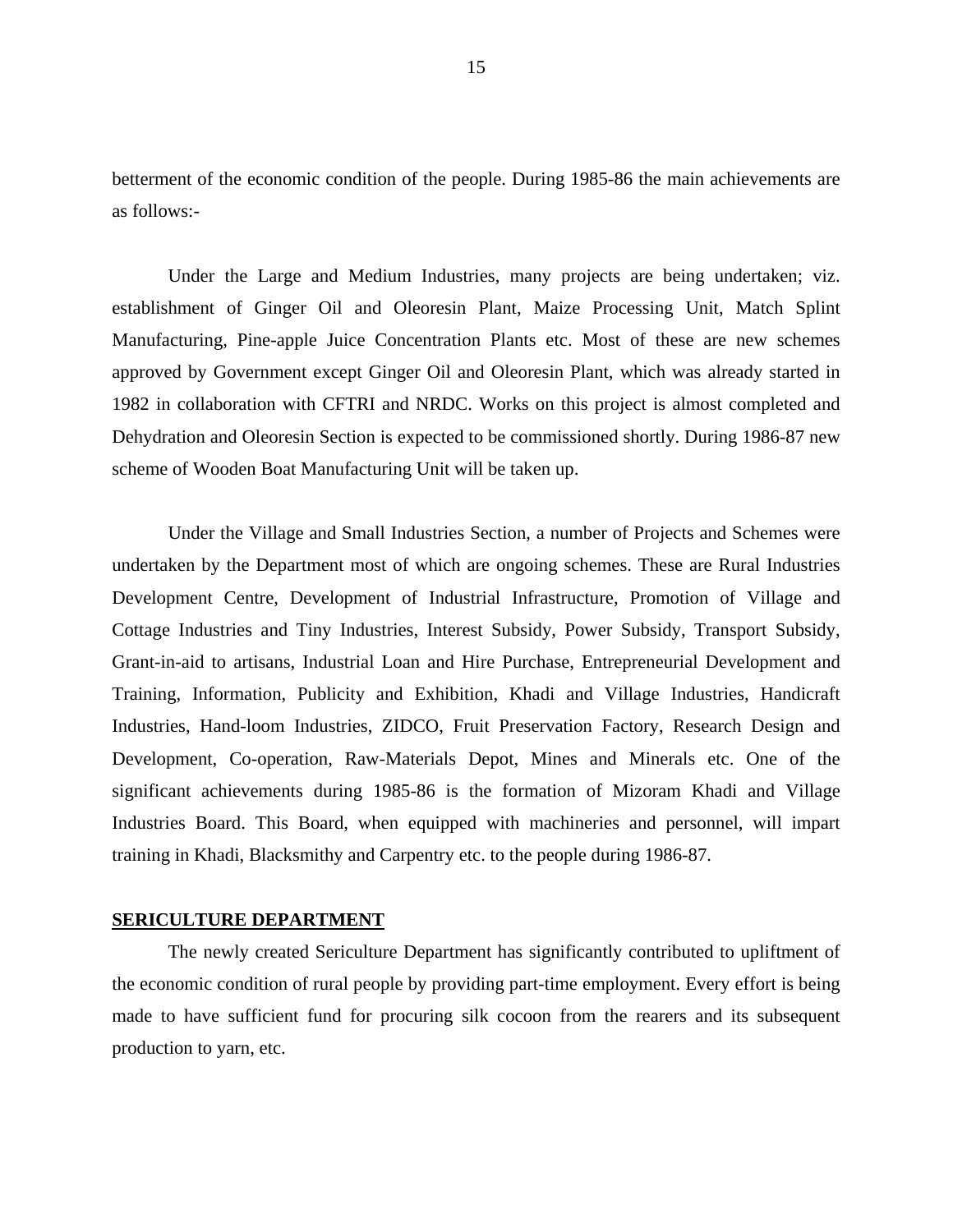Under the New Land Use Policy, 75 families have already been assisted during 1985-86 for taking up Sericulture and another 1334 families are proposed to be given assistance during 1986-87 under this programme. A Sericulture Training Centre for imparting training to rearers is nearing completion and is expected to start organising training courses during 1986-87.

One of the significant achievements of the Department is the public effort to use silk threads/cocoons as mean of multi-purpose productive material. Some people already produced beautiful silk puan of their own and silk quilt made out of waste cocoon is becoming very popular now. Government is also making efforts of Silk Dyeing facilities and two officials are sent on training for this purpose. Production of Silkworm seeds and cocoon is also satisfactory. In addition to the existing 17 villages level centres, 17 more are proposed to be opened during 1986-87. To popularise reeling and spinning, two centres, one each at Lunglei and Saiha are proposed to be opened. Government of India has selected Mizoram for the development of Muga and Mulberry silk and the NEC has also approved the scheme of Silk Reeling, Spinning and Weaving at Kolasib during 1986-87.

#### **POWER AND ELECTRICITY DEPARTMENT**

 The approved plan outlay of 1985-86 for generation, transmission and distribution, rural electrification, investigation of Hydel Projects and exploitation of Renewable Sources of Energy including Integrated Rural Energy Programme is Rs.687.00 lakhs and for 1986-87 the outlay is Rs.757.35 lakhs.

There has been a considerable increase in the Power generation capacity during 1985-86. Two 800 KW DG sets, one each at Aizawl and Kolasib have been commissioned in May, 1985 under the 5.10 MW Diesel Scheme with which the scheme has been completed in full Five 250 KW DG sets – two at Lawngtlai, one each at Darlawn, Champhai and Biate have also been commissioned during September/October, 1985. Another significant achievement under generation programme is the commissioning of a New Diesel Power Station at W.Phaileng with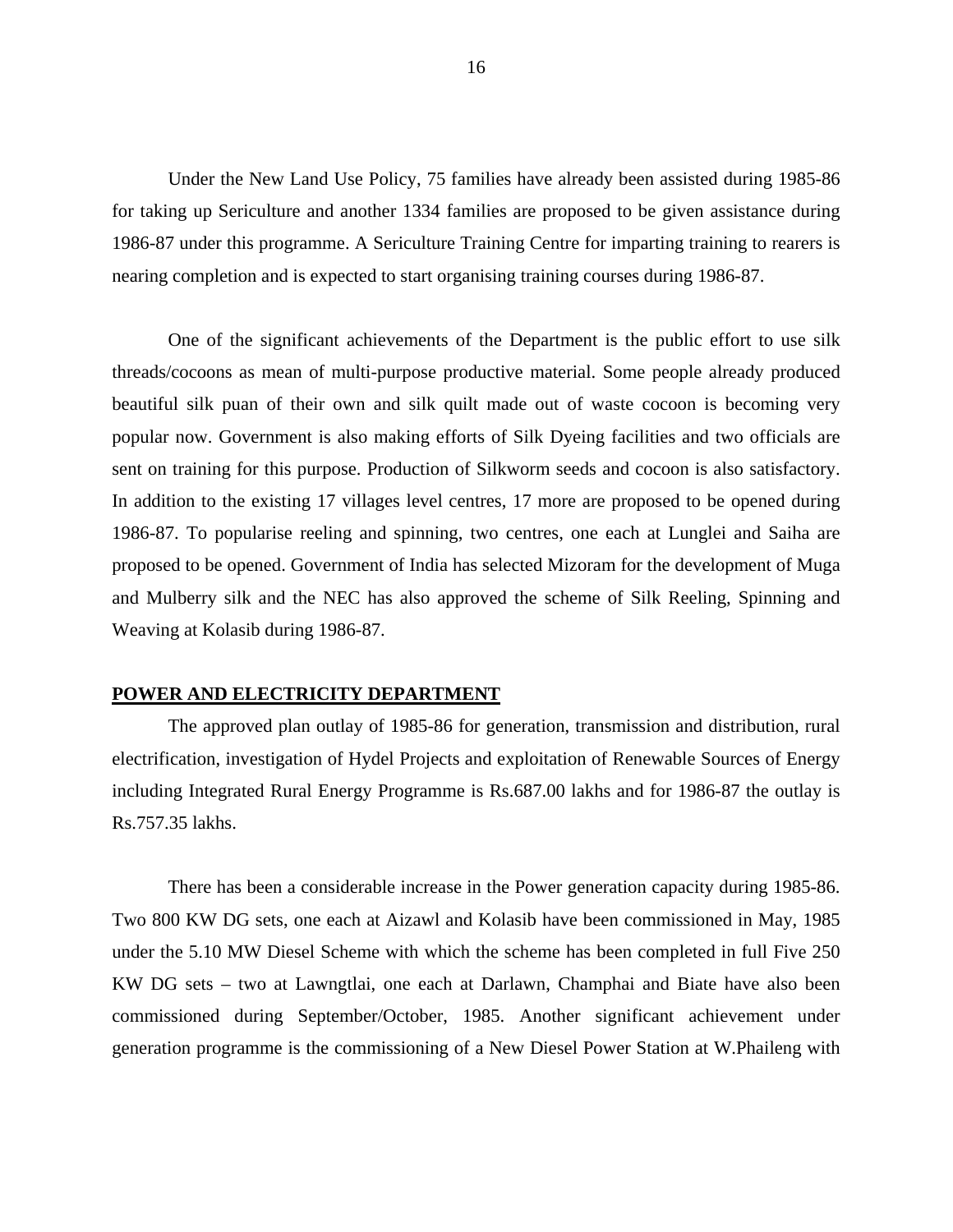a 250 KW DG set in December, 1985. The total diesel generation capacity has thus gone up to 13.60 MW by the end of December 1985. Construction of another new Diesel Power Station at Saiha is in progress and expected to be completed during the current financial year itself. Augmentation of existing power Station at Lunglei, Serchhip and Khawzawl by 250 KW DG set each is in progress and shall be completed in March 1986. Thus the total power generating capacity by the end of 1985-86 will be 15.60 MW i.e. 14.60 MW Diesel and 1 MW Micro Hydel. Construction of 2 Micro Hydel Projects viz. Khawiva (1100KW) near Lunglei and Tuirivang (300 KW) near Aizawl has been started by the Department and the preliminary works are in progress.

Another major achievement during the current year has been the charging of Dullabcherra –Aizawl 66 KV line up to Aizawl in December 1985, which has enabled drawal of about 7 MW power from the Assam – Meghalaya Grid. Construction of 132 KV Aizawl – Lunglei line is progressing satisfactory. Tower erection for the Aizawl – Serchhip section is nearing completion and conductor stringing is in progress.

134 villages were electrified by the end of 1984-85. During the current year 22 more villages have been electrified by January 1986 and work is in progress for electrification of another 18 villages by March 1986 with which 23% of village electrification would be achieved at the end of 1985-86.

Under the Non-Conventional Sources of Energy Programme, 1 KWA Wind Electric Generator has been installed at Chaltlang in Aizawl and erection works for 3 KW WEG at Sairep is in progress. Procurement of two 20 KW Wind Electric Generators for Hmuifang and Sangau and a 5000 LPD capacity Solar Water heating system for Lunglei Civil Hospital is under finalisation.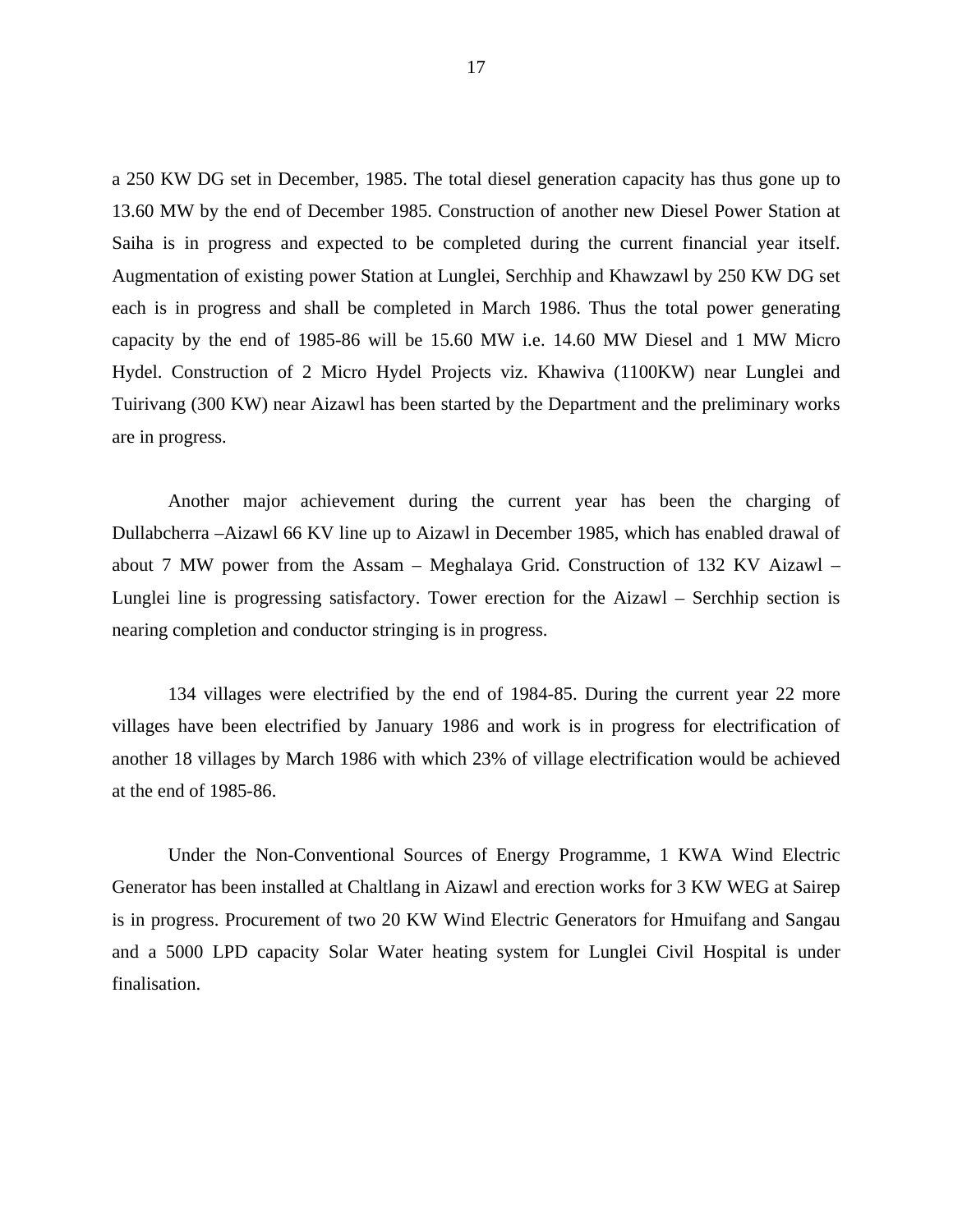Under the Integrated Rural Energy Programme, 20 Solar Photovoltaic Street Lights, 1 Community Lighting System and 1 Solar Photovoltaic Water Pumping System have been installed at Reiek Village in December, 1985.

Programme for 1986-87 is being finalized in consultation with the field officers. The main thrust of the Plan would be the completion of 132 KV Transmission Project and to accelerate the construction of Khawiva and Tuirivang Micro-Hydel Projects including Rural Electrification and connected distribution works. Priority will be given for exploitation of New and Renewable Sources of Energy and investigation of Small Hydel Projects during the coming year also.

#### **PUBLIC HEALTH ENGINEERING DEPARTMENT**

Providing of drinking water to the public is given top-most priority.With the plan outlay of Rs.559.94 lakhs for the current year, number of new projects for supplying water to people both in the Urban and Rural areas have been taken up. Till  $6<sup>th</sup>$  Plan 144 villages were covered under Rural Water Supply Scheme. Against the target for completion of pipe Water Supply in 40 villages, projects in respect of 30 villages have been completed and the target is likely to be achieved by the end of the year.

The work on the Greater Aizawl Water Supply Projects is in good progress. Construction of Zonal reservoirs and distribution lines are being done through departmental labours and local contractors. The other civil and mechanical works have been awarded to renowned firms.

The outlay for 1986-87 is Rs.715.00 lakhs, which envisages supplying of water to 45 villages. On Sanitation side, construction of 500. Low Cost Pour Flush Latrine in the urban areas and 375 in the rural areas are targeted. It is also proposed to strengthen the Department by creation of a full-fledged Directorate, one Circle and five more Divisions.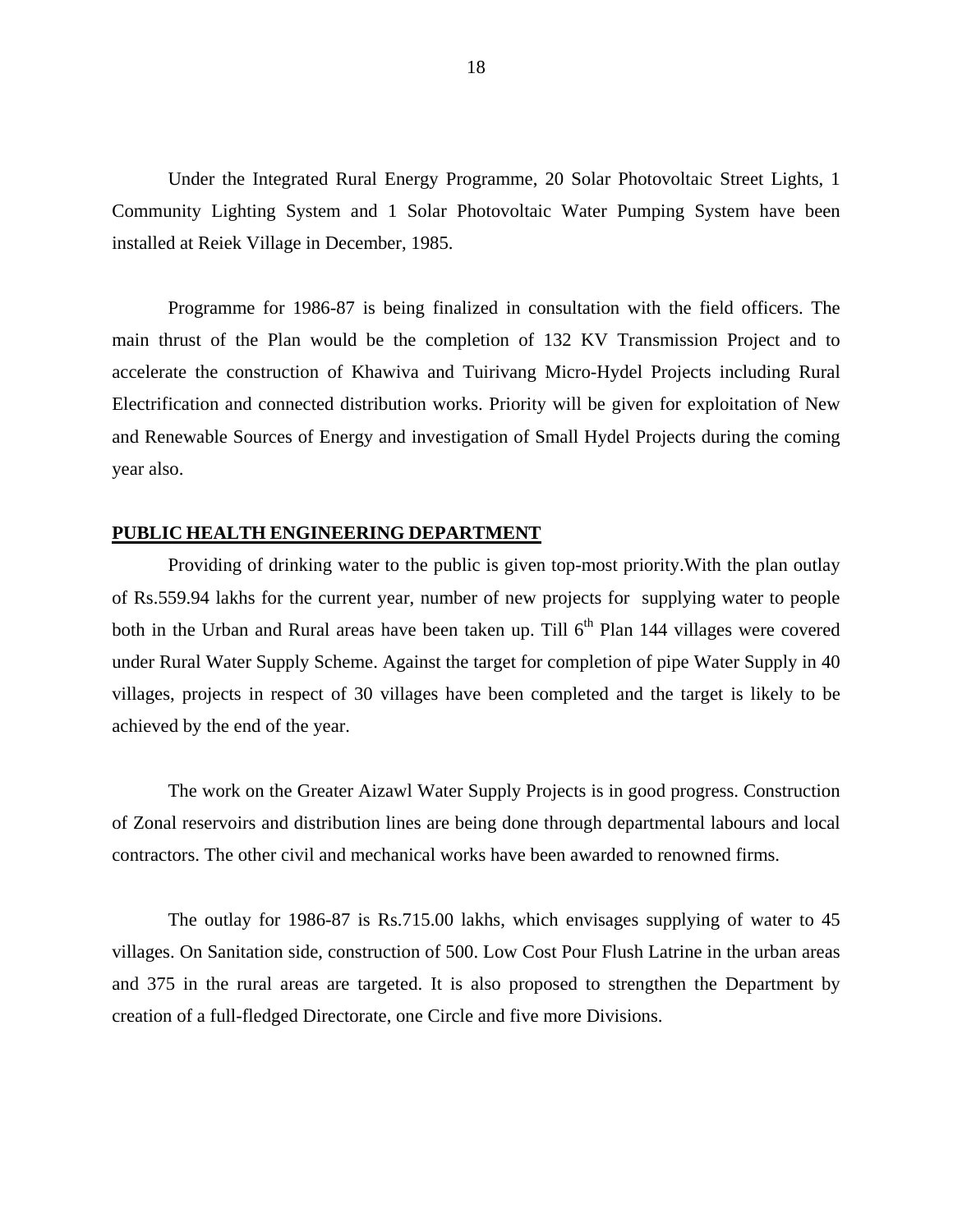#### **PUBLIC WORKS DEPARTMENT**

 For road communication Rs.856 lakhs is provided for 1985-86. During this financial year it is expected to completed 37 Kms of formation cutting 25 Kms of widening and improvement works, 197 nos. of culverts and minor bridges, metaling and black topping, two major bridges over river Vanva and Tlawng on Aizawl-Thenzawl-Lunglei Road. Another bridge over river Tuisumpui between Saiha and Lawngtlai has also been completed. Another worth mentioning achievement is the renovation of Tuirial Air Field for resuming air services to Mizoram with the rest of the country and metalling and black topping of approach roads to five Helipads at various important places in Mizoram.

During 1986-87, the target for 90 Kms of formation cutting, 33 Kms of widening works, 100 nos. of culverts and minor bridges, 1440 RM of permanent works, 93 KM of soling and metalling, 40 Kms of black topping and three major bridges is set for.

During 1985-86 under Building Construction, there is provision of Rs.200 lakhs for public works under capital extension project and 60 lakhs under Government Housing.

During the current year important buildings like Tourist Lodge at Chaltlang, Agricultural Directorate building, Additional building of Mizoram House at Calcutta, Bus terminal building at Aizawl, 3600 MT capacity food grain go down at Zemabawk and some senior officers quarters at Luangmual are completed. The Central Jail Complex at Bungtlang is also expected to be completed during this year.

During 1986-87 completion of Civil Hospital building and Market complex at Aizawl is expected. New Secretariat Building at Aizawl will also be taken up during the coming financial year along with Circuit House at Lawngtlai, Mizoram House at Salt Lake, Calcutta, reconstruction of Circuit House at Lunglei Other Departments building such as Directorate of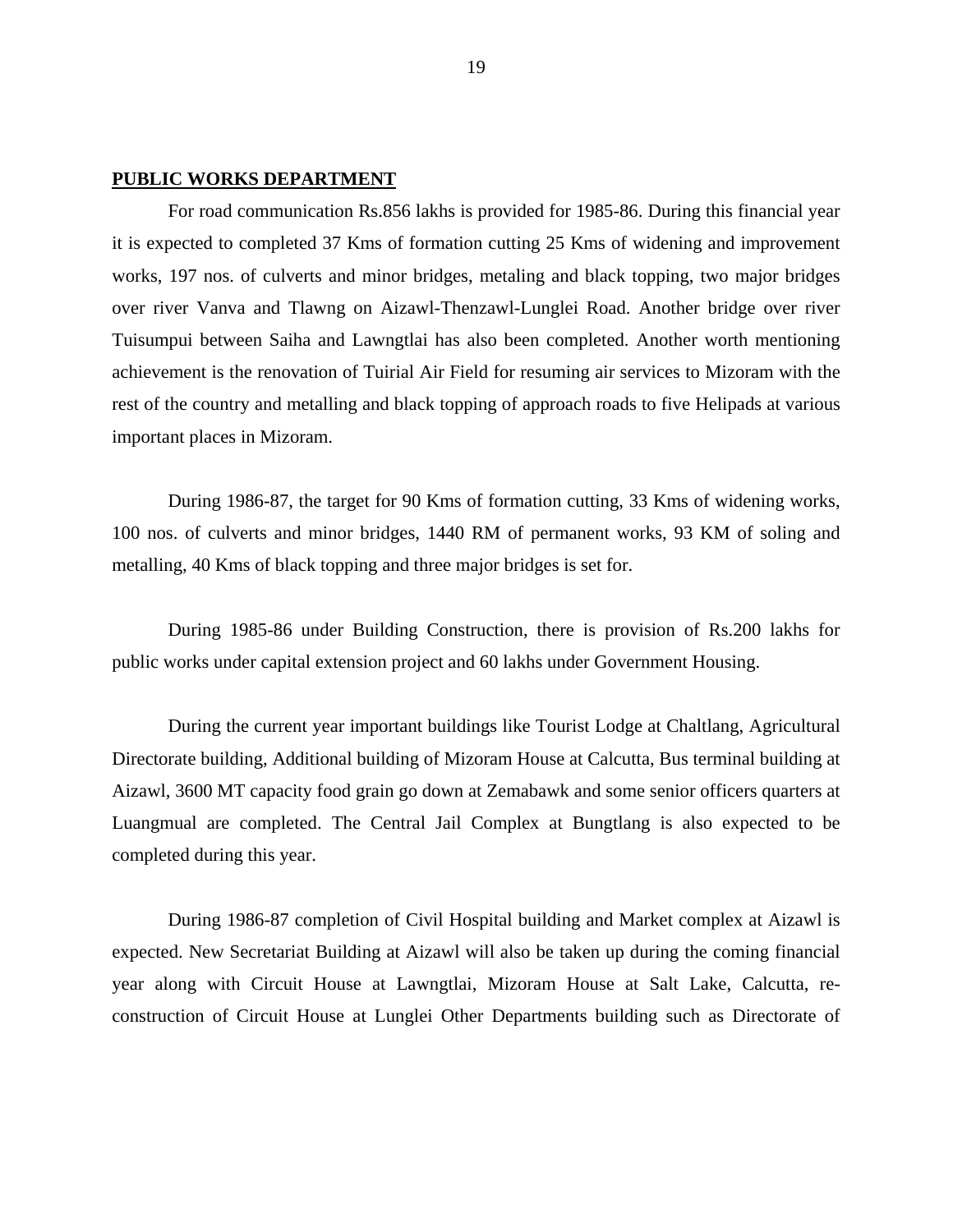Industries building at Aizawl, Youth Hostel at Luangmual, Printing & Stationery building will also be started during 1986-87.

#### **REHABILITATION DEPARTMENT**

 During 1985-86, Dairy Farming Loan of Rs.10, 000/- each was given to 28 MNF Returnees and Agriculture Grant of Rs.9, 720/- each was given to 10 MNF Returnees.

During 1986-87 Rs.6.00 lakhs is earmarked for Dairy Farming and Industrial Loan and Rs.10.00 lakhs is proposed for Agriculture Farming and cash grant to MNF Returnees.

#### **HEALTH & FAMILY WELFARE DEPARTMENT**

 The total outlay for 1985-86 under plan and non-plan is Rs.254.50 lakhs and Rs.534.45 lakhs respectively. Under Centrally Sponsored Scheme a sum of Rs.109.50 lakhs have been provided during 1985-86.

The major achievement during 1985-86 are as follows: -

- 1. Basement Floor of Master Plan for expansion of Aizawl Civil Hospital accommodating 40 beds is completed and occupied. Upper Floor of X-ray building is completed and is being utilized for Homoeopathy, Ayurvedic and Leprosy Clinic. Physiotherapy Units and E.C.G. Cardiac Monitor are also installed at Aizawl Civil Hospital.
- 2. Ten-bedded PHC at Khawruhlian and Phuaibuang, Mimbung, Rabung and indoor building at Sialsuk PHC have been opened during 1985-86. Buildings for 10 bedded PHC/SHC at the following places are already completed and will be opened soon.
	- 1) Hnahthial SHC
	- 2) Khawzawl PHC
	- 3) Lungpher PHC
	- 4) Bungtlang 'S' PHC
	- 5) Kawnpui SHC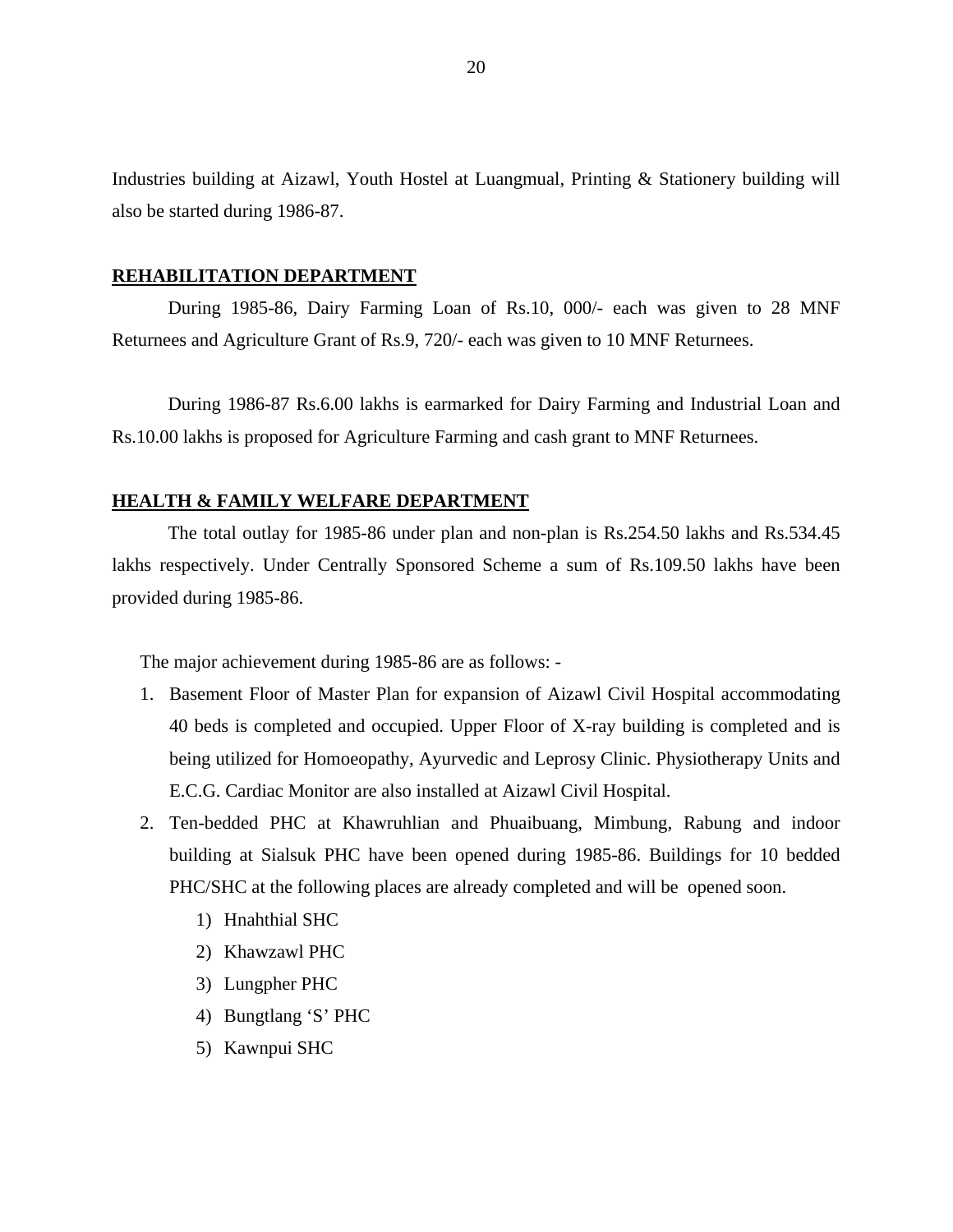- 3. Post-partum Ward under Family Welfare programme is completed.
- 4. Construction of 7 (seven) Staff Quarters at Lungsen PHC is completed and construction of Indoor and Outdoor buildings is in progress. Construction of PHC complex at the following Centres are taken up by villagers voluntarily with financial help from the Department:- Phuldungsei, N.E. Bualpui, Khawlailung, Vaphai, Farkawn, Haulawng and Chakhang. In addition to this, construction of 240 dispensary-cum-staff quarters are taken up departmentally and 10 new sub-centres are also ready for opening.
- 5. During 1985-86, 139 persons of various categories completed training courses and joined the Department and 12 MBBS students passed out the final examination and are now under Internship training. Apart from this, 104 persons are undergoing different training courses.

The outlay for 1986-87 is Rs.290.00 lakhs and the salient features of Plan are as follows :-

- 1) To continue works on up-gradation of existing 10 (ten) bedded SHCs into thirtybedded hospital, opening of one STD Clinic and 4 District TB Centres, opening of 12 new Sub-centres and an Early Cancer Detection Centre.
- 2) To give priority in Medical Education and Training to minimize the inadequacy of technical manpower in Mizoram.

## **PRINTING & STATIONERY DEPARTMENT**

 The total outlay for the year 1985-86 is Rs.168.50 lakhs out of which Rs.42.00 lakhs is in the Plan Sector and Rs.126.50 lakhs under Non-Plan.

A 4-storeyed building at Aizawl is already completed and occupied. One 3-storeyed depot building at Lunglei was inaugurated on 20.2.'86 by Hon'ble Chief Minister. The depot building at Saiha is under construction at the estimated cost of Rs.10.60 lakhs. A few sophisticated machineries like 2 colour HMT Offset, Automatic Binding and Stitching Machine, Repro-Proof Processor and other have been purchased to make the Press well equipped to take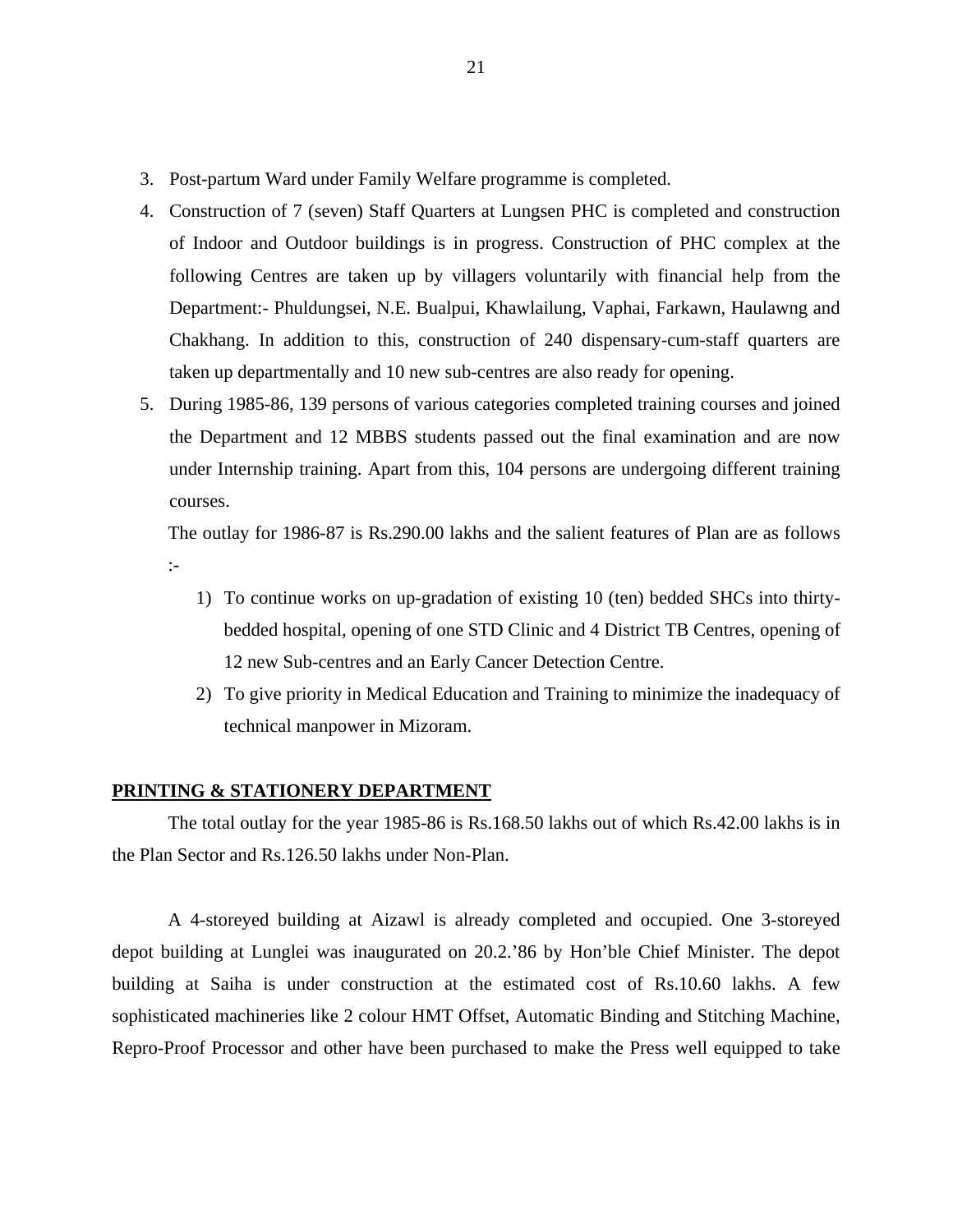up all types of printing job of the Government. The Department has also commissioned Mechanical Photo Section with Block making accessories.

For 1986-87, provision of fund proposed for the Department is Rs.172.00 lakhs of which Rs.47.00 lakhs is under Plan and Rs.125.00 lakhs under Non-Plan. With this amount in addition to the expenditure on maintenance of the Press it is proposed to install Photo Type-setting and Super Caster to produce metals and also introduce multi-colour works and construction of Depot building atAizawl including extension of Press building, construction of administrative-cum-Press building at Lunglei.

#### **SUPPLY AND TRANSPORT DEPARTMENT**

#### **SUPPLY WING**

Procurement and distribution of essential commodities like rice, wheat, rape-seed oil, cement and salt is the main function of the department. At present, there are 682 Fair Price Shops including 21 new shops opened during the current year against the target of 20.For storage of essential commodities, the department is having 169 godowns out of which 13 are pucca, 154 semi-pucca and 1 Kutcha. 10 (ten) more semi-pucca godowns are being constructed during the current year. The Central Godown at Zemabawk with a capacity of 3600 MT is ready for occupation. With all these godowns it is hoped that at least three months stocking capacity will be achieved.

#### **TRANSPORT WING**

At present, there are 69 buses plying along 30 routes. Another 23 buses are being procured during the current financial year. On an average, 750 passengers traveled on MST Bus every day. The State Transport did an excellent job in providing transport to about 1000 delegates during the State Games held at Aizawl in the month of December, 1985. The Department already earned revenue of Rs.66.01 lakhs upto 31.12.85 and expect to mobilize additional resources to the tune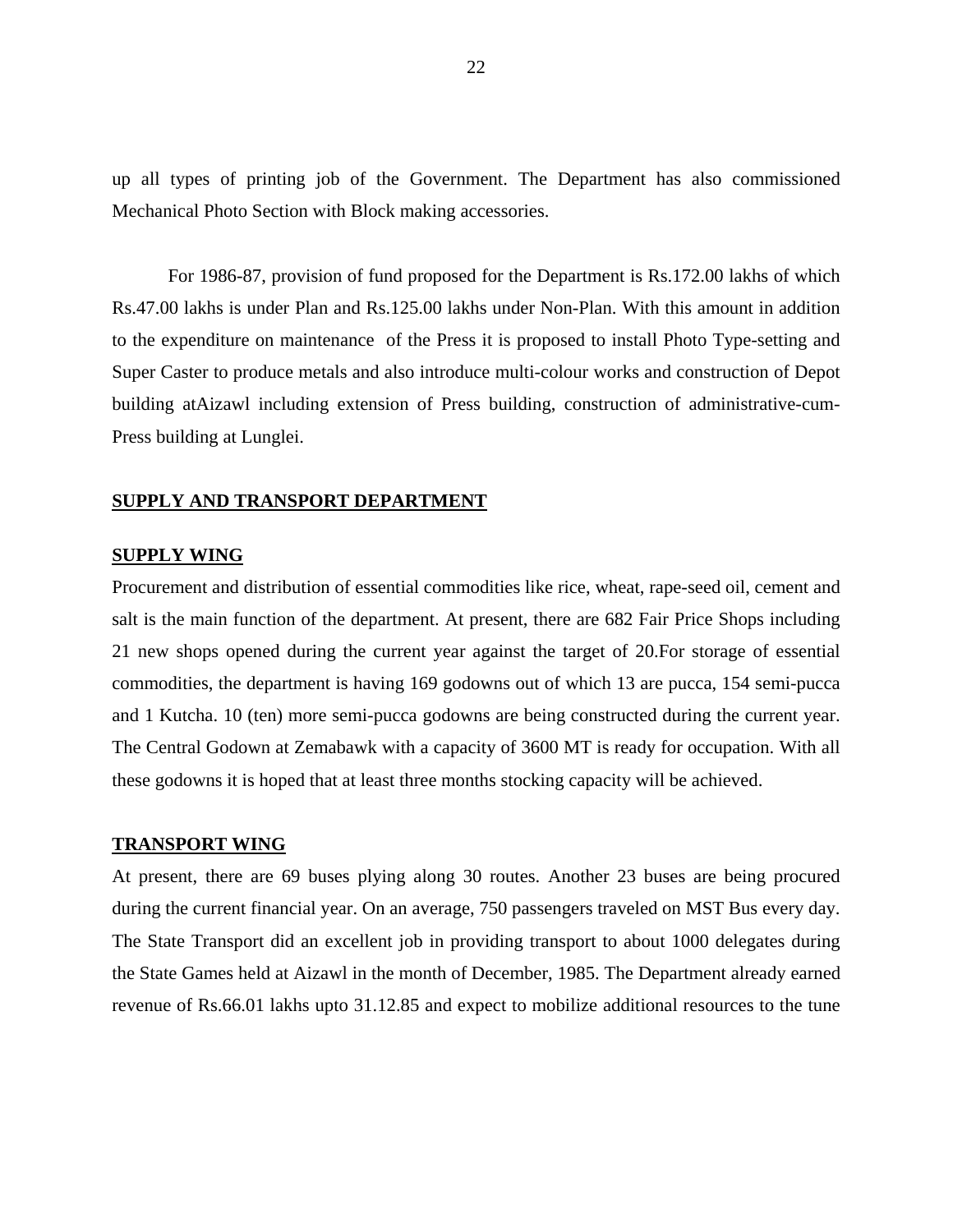of Rs.13.00 lakhs against the target of Rs.10.00 lakhs. During 1985-86, 10 (ten) new trucks were added to the existing fleet.

 Site for construction of Central Workshop is already acquired at South Hlimen and preliminary work is being taken up.

On the private sector, permit for 278 Town Buses, 149 Bazar Buses, 159 Local Taxis, 100 Tourist Taxis and 333 Zonal Permits were given as on 31.1.1986. Night Bus services on Aizawl-Silchar, Aizawl-Lunglei and Aizawl-Champhai routes are going to be introduced very shortly.

The Annual Plan Outlay for Mizoram State Transport for 1985-86 is Rs.101.20 lakhs while Rs.167.00 lakhs is allocated for 1986-87.

# **WEIGHTS & MEASURES WING**

During 1985-86 various commercial Weights & Measures numbering 8865 were stamped and verified. 82 cases have been filed in the Courts for violation of Weights & Measures Act & Rules.

#### **RAILWAY OUT AGENCY**

During 1985-86, 2609.60 quintals of gods were carried earning revenue of Rs.2.56 lakhs. It is proposed to open passenger and parcel traffic booking facilities as agreed by the Government of India.

#### **ECONOMICS AND STATISTICS**

 The Department of Economics and Statistics is collecting some basic information relating to Agriculture, Industry, Medical, Education, Soil Conservation, Road, Crime, Religion, Rainfall, Data of vital events in population i.e. birth and death.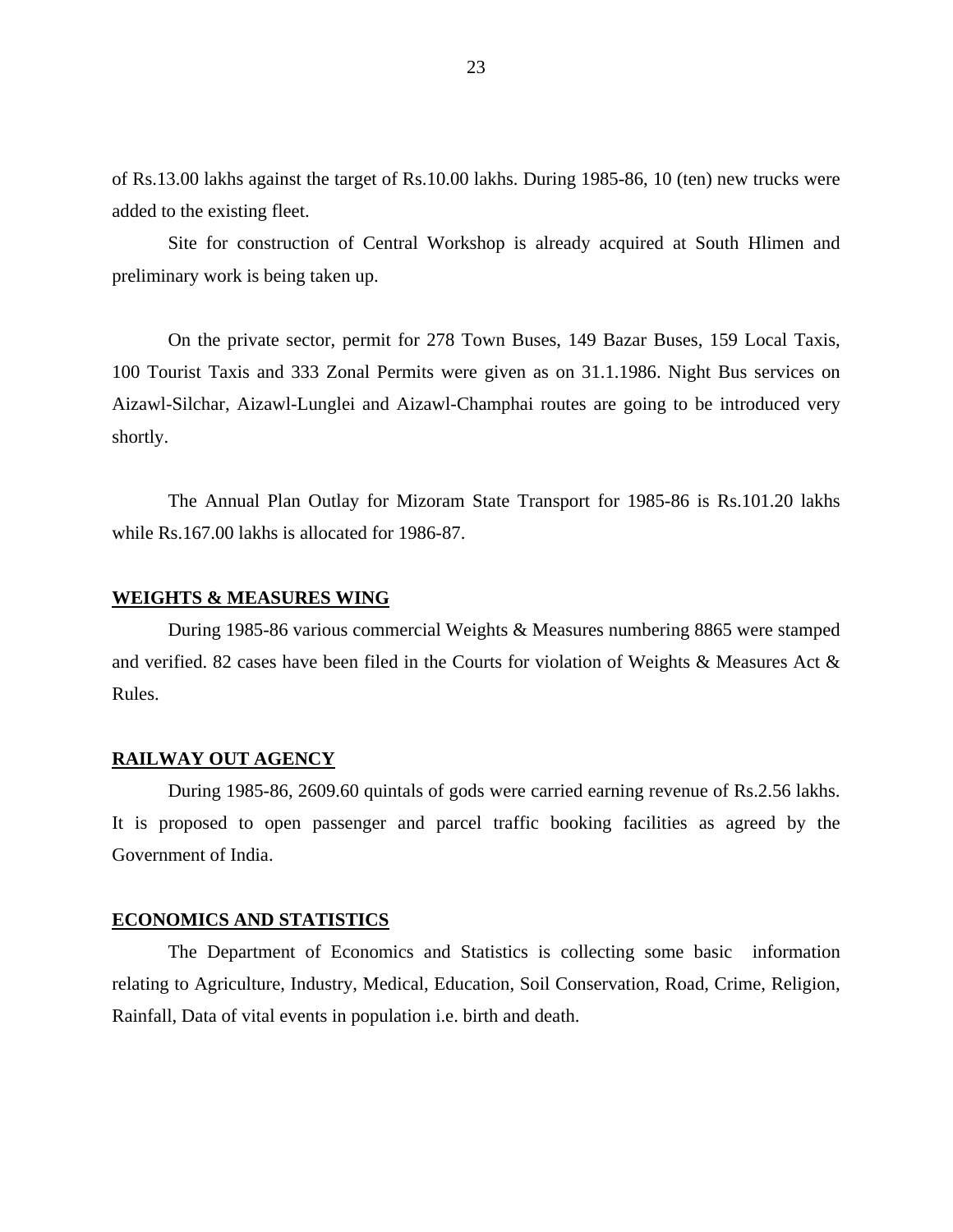The Department has also taken up National Sample Survey in rural areas and Agriculture Census in collaboration with the Central Government sharing expenditure for the execution and implementation of the Schemes.

The Department brought out the following periodic publications during 1985-86.

- 1) Quarterly Progress Report of Development Departments.
- 2) Quarterly Price Bulletin.
- 3) Annual Census of Government Employees.
- 4) Mizoram at a glance.
- 5) Statistical Hand-Book.
- 6) Rainfall Records.
- 7) Temperature Records.

# **LOCAL ADMINISTRATION DEPARTMENT**

 During the current year 4,000 Rm of steps have been constructed at different places in Aizawl, Lunglei, Saiha and in other Satellite Towns. 6 shopping centers are constructed at important villages along the main roads whereby villagers can sell their crops and vegetables. 400 families are given septic/water tank loan.

Under Rural Housing Scheme, 260 families are given assistance for construction of dwelling houses under EWS loan. Habitants of 8 small villages in Aizawl District and two villages in Chhimtuipui District are being resettled at permanent village sites where they would enjoy the facilities of education, rural development programmes, etc. 25 Community Halls and 11 MHIP buildings are supplied with GCI sheets for roofing, 200 Village Councils are supplied with portable loudspeakers.

The remuneration paid to Village Council members has been increased by 70% of the existing rate with effect from 1.8.1985.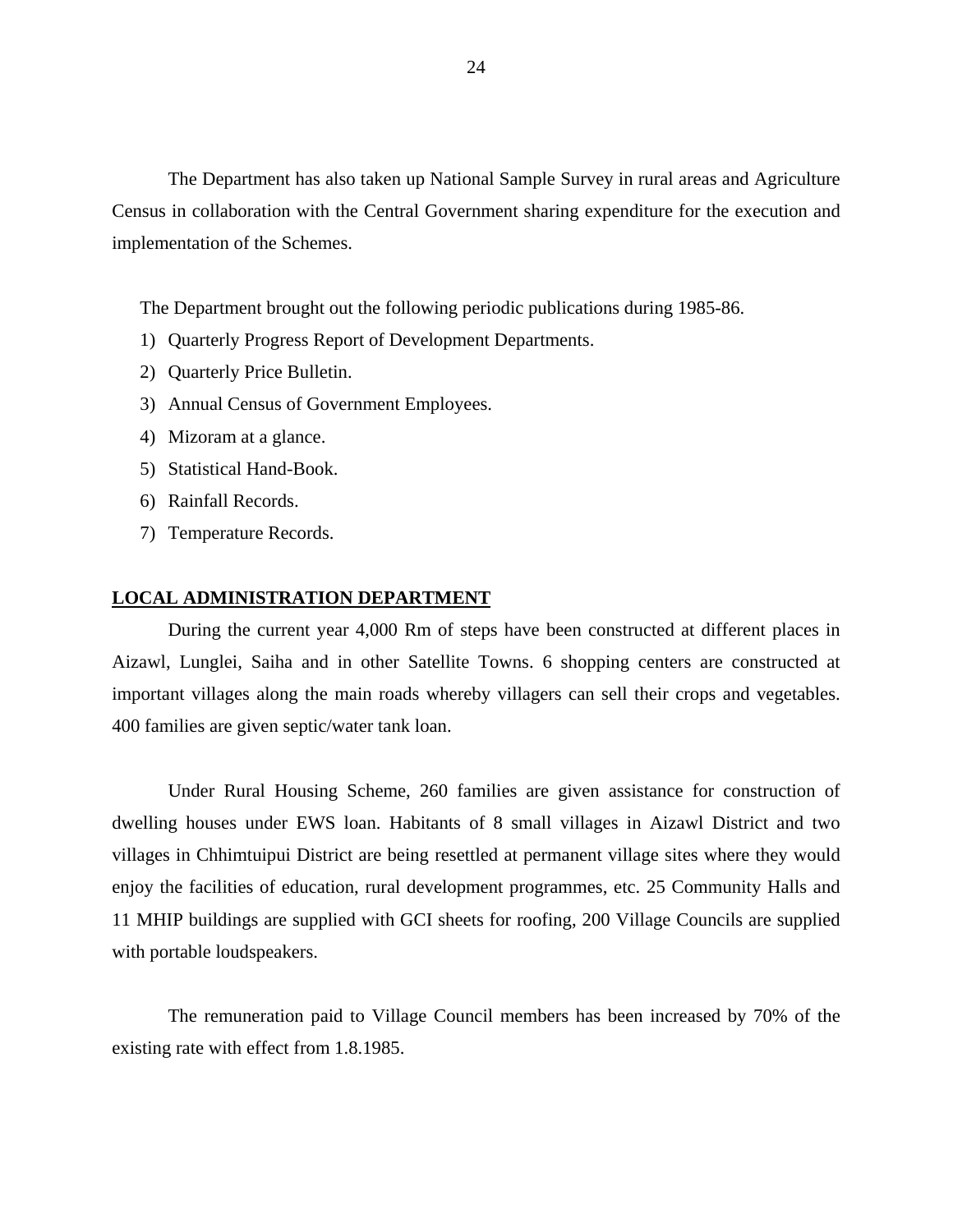#### **HOME DEPARTMENT**

POLICE: During the current year, Govt. of India have sanctioned the schemes for Re-Organising of M.P.R.O. with a Cipher Celland 93 additional man power for opening of more stations in the outlying areas. The establishment of P.T.C.at Lungverh with a total staff strength of 43 has also been sanctioned. Government of India have further sanctioned Rs.135.00 lakhs for construction of buildings for 21 Police stations.

Non Gazetted Police personnel were so long issued free ration. From November, 1985 Ration Allowance at the rate of Rs.210/- p.m. has been sanctioned to them.

During 1985-86, a sum of RS.70.00 lakhs is provided for construction of 64 buildings under Police Housing. The allocation for Police Housing for 1986-87 is Rs.122.00 lakhs.

Govt. of India have approved revitalization of Rajya and Zilla Sainik Board by creating additional posts and also establishment of a separate Zilla Sainik Board in Aizawl District.

The present strength of MRHG is 646 volunteers including 30 women Home Guards. Home Guards are deployed as Security Guards for important Government Installations, Stores, Banks, etc. The Organisation consists of 1 Regional Training Centre and 5 Companies. During current year Basic and Advanced training was imparted to 206 volunteers. Apart from this, training is also imparted to 44 constables of MPRO and 17 Excise Constables.

#### **FINANCE, EXCISE & TAXATION**

 Apart from preparation of Budget Estimates and Sanction of expenditure, the Department also looks after opening of Banks and other Financial Institutions, sanction of Housing Loan, State Lottery, etc. During 1985-86, Housing Loan sanctioned under M.I.G. and L.I.G. are indicated below District-wise:-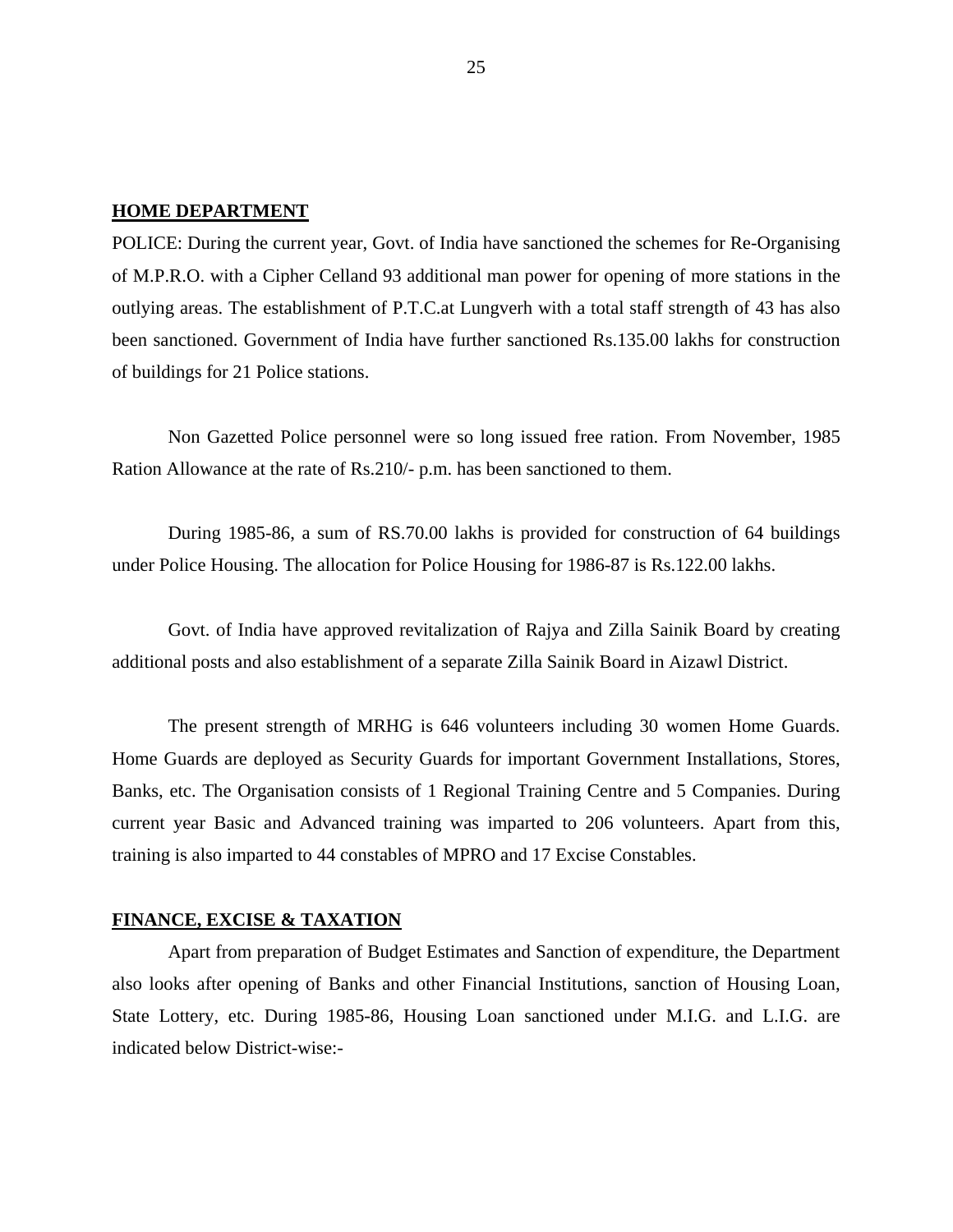|                        | M.I.G. | L.I.G.H. | TOTAL |
|------------------------|--------|----------|-------|
| <b>Aizawl District</b> | 319    | 306      | 625   |
| Lunglei District       | 99     | 118      | 217   |
| Chhimtuipui District   | 125    | 107      | 232   |
| TOTAL:                 | 543    | 531      | 1074  |

To mobilize additional resources the Mizoram State Lottery is introduced with effect from 3<sup>rd</sup> March '86. It is expected to get an annual profit of Rs.1.03 crores by running the Lottery. Subject to the approval of Govt. of India 50% of this resource is proposed for development of sports, sanitation etc. For this purpose, Rules are under preparation.

The Directorate of Accounts & Treasuries and Excise & Taxation under Finance Department have made significant achievements in administrative field.

The task of local audit, authorization of pension, maintenance of GPF, issue of pay slips, looking after the Treasuries and PWD Accounts staff etc., undertaken by the Directorate of Accounts & Treasuries is quite satisfactory. 307 cases of pension etc., have been disposed of during 1985-86 and new GPF Account Numbers were allotted to 5176 Government servants. A proposal is under way for introduction of the scheme of separation of Accounts from Audit and opening of another Treasury at Aizawl and two Sub-Treasuries at Chawngte and Mamit during 1986-87.

The main functions of Excise & Taxation Department are collection of various taxes, duties and enforcement of the Mizoram Excise Act & Rules. The Department also operated Narcotic Drugs and Psychotropic Substances Act, 1985, The Assam Opium Prohibition Act, 1947 and the Assam Ganja and Bhang Prohibition Act, 1958. For enforcement of the Mizoram Excise Act, 1973, two Bonded Warehouse-cum-wholesale Licences were issued along with ten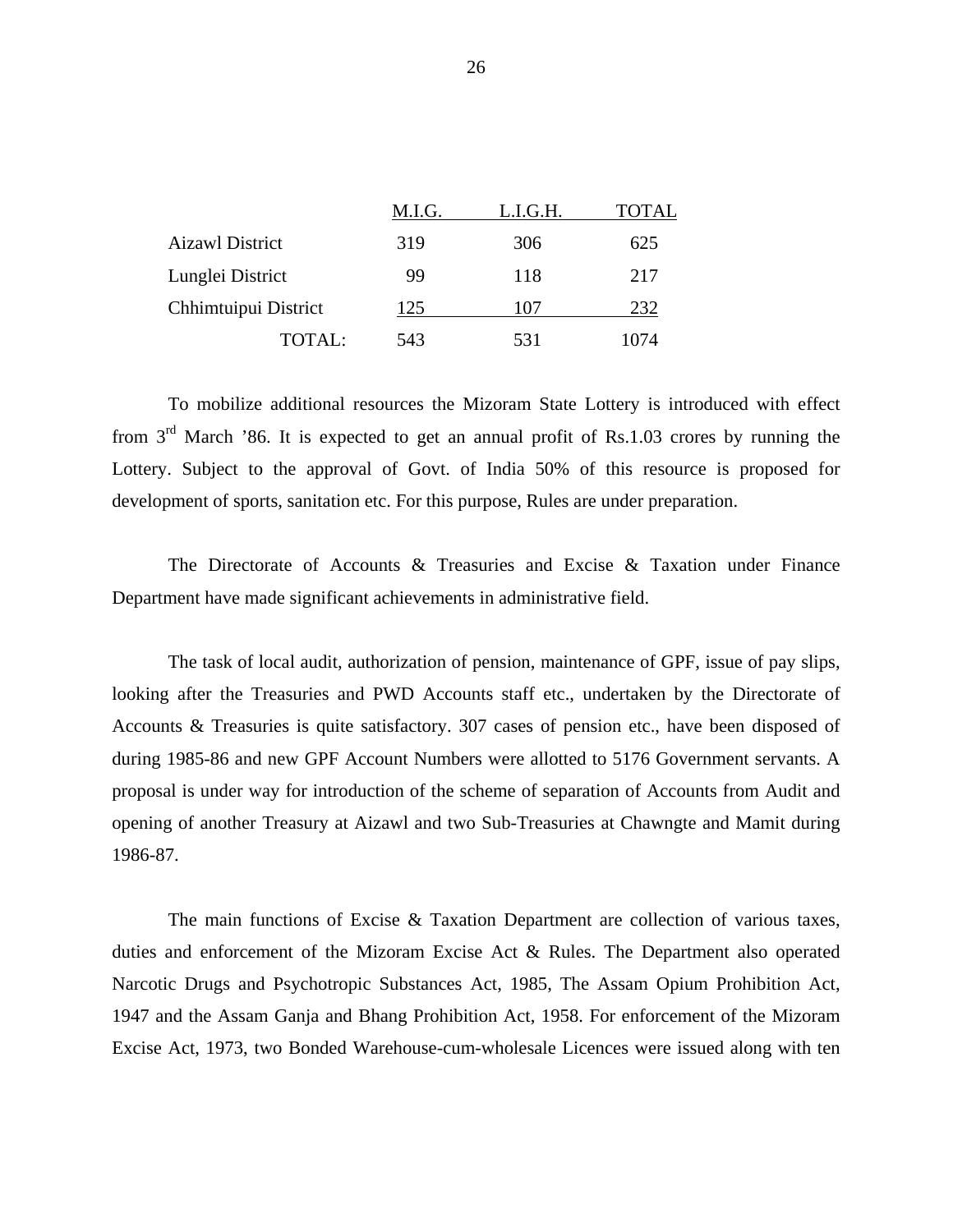retail licences at Aizawl, 3(three) at Lunglei Town for selling IMFL in bottles. Six Hotel Bar, one Club Bar Licences were given at Aizawl while 3 Licences were given at Lunglei Town. Due to shortage of staff, the Department could not fully cover Chhimtuipui District uptil now.

During the current year following dangerous Drugs were seized – Heroin 0.330 gm, Ganja 0.65 kgs and Opium 8.00 kgs. 1227 illegal traders in liquor were arrested with 1423 tins of fermented rice, 6720.125 Litres of fermented Liquor, 558 bottles of IMFL (750 ml), 316 bottles of IMFL (375 ml), 26 bottles of IMFL (180 ml), 661 bottles of Beer (650 ml) and 6205 pieces of yeast.Excised Duty realized from 1.4.1985 to 31.1.86 is Rs.86.04 lakhs against last year's figure of Rs.29.85 lakhs.

Under Taxation Wing, taxes collected by the Department under various Acts/Regulations amounts to Rs.21.81 lakhs only as on 31.1.1986.

#### **LAND REVENUE & SETTLEMENT DEPARTMENT**

 The Plan Outlay for 1985-86 is Rs.15.00 lakhs only with which the following activities are untaken: 1) up-dating of Land Records, 2) Survey Training and 3) Cadastral Survey. Under these activities, it is proposed to undertake large-scale Cadastral Survey for which 68 posts of different categories are already approved by the Planning Commission. The Department sent 9 in-service personnel and 7 local candidates in Short Term Course of training. During 1986-87, the Department proposes to send 12 in-service personnel and 4 local candidates for training in Long Term Survey Course and Cartography and 12 in-service personnel and 2 local candidates for Short Term Courses. The achievement during the current year is completion of cadastral survey of 545 hectares against the target of 300 hectares.

The target for 1986-87 is survey of 500 hectares under long term scheme and 500 hectares under short term scheme.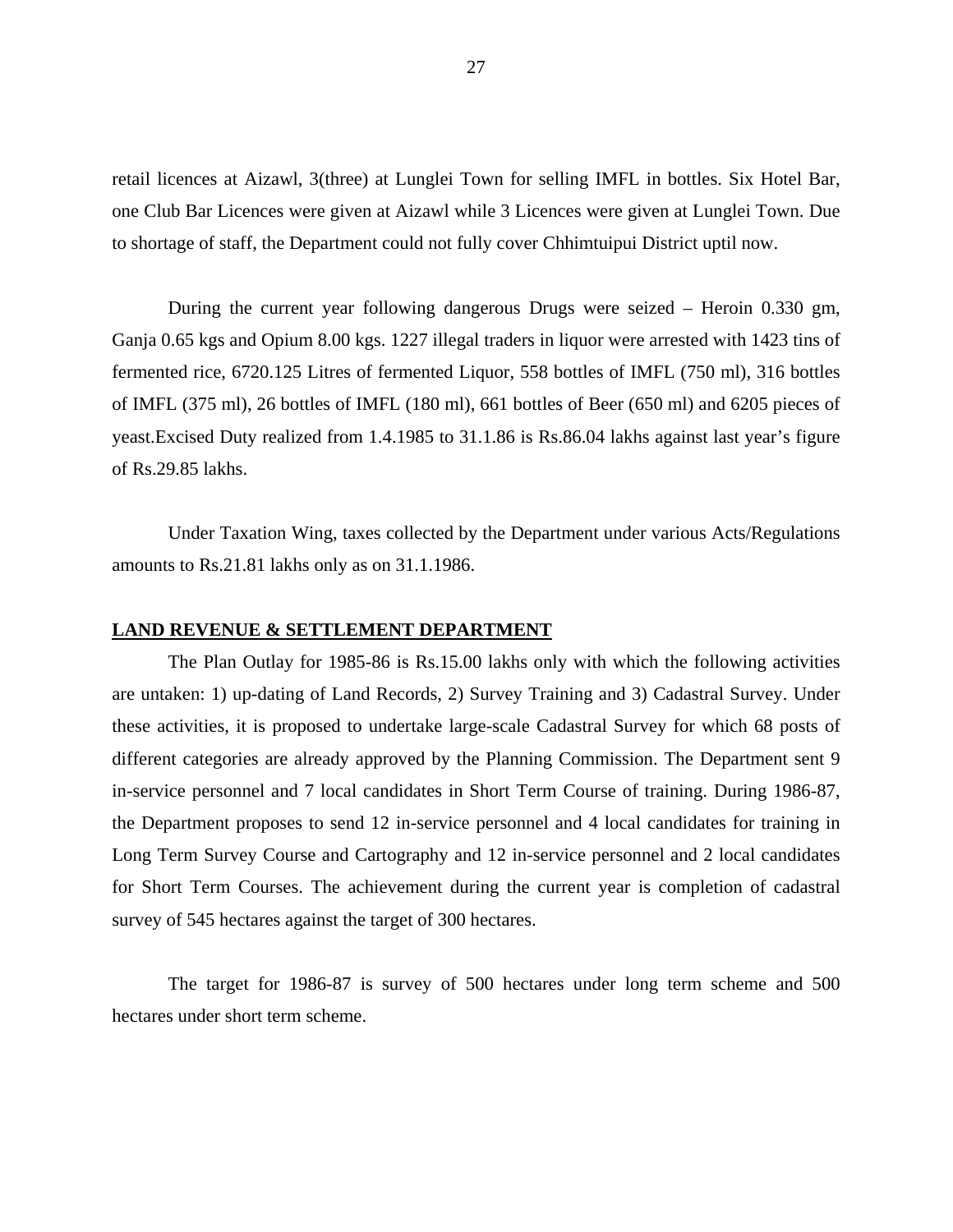# **PLANNING DEPARTMENT**

 The approved outlay for 1985-86 and 1986-87 is Rs.5.00 lakhs and Rs.7.00 lakhs respectively. During 1986-87 the District Planning Cell is proposed to be created at each District Headquarters. During  $7<sup>th</sup>$  Plan it is proposed to create the post of Director, Monitoring and Evaluation with supporting staff. A separate cell has already been created for Science and Technology and Environment during 1985-86 headed by a Consultant.

# **RURAL DEVELOPMENT DEPARTMENT**

 The Rural Development Department executes two types of schemes viz.(1) Community Development schemes in the State Sector and IRDP, NREP, RLEGP and ASMF under Central Sector.

(1) Under the State Sector with the approved Plan outlay of Rs.94.22 lakhs following works are taken up and expected to be completed during the current year.

| 1. Block buildings             | $-22$ nos.             |
|--------------------------------|------------------------|
| 2. Rural Communication (Roads) | $-230$ Kms.            |
| 3. Water Points                | $-40$ nos.             |
| 4. Community Halls             | $-164$ nos.            |
| 5. Urinal sheds                | $-30$ nos.             |
| 6. Play-ground                 | $-112$ nos.            |
| 7. Material assistance to      |                        |
| Voluntary organizations        | - worth Rs.6.00 lakhs. |

For 1986-87 the outlay is Rs.80.00 lakhs. In line with the decision of the Govt. of India to stepup Rural Development and anti poverty programmes it is proposed to create a commissioner ate and ten new Blocks. Under state plan schemes it is proposed to take up the following works: -

- 1. Block building  $-75$  nos.
- 2. Rural Communication (Roads) 300 Kms.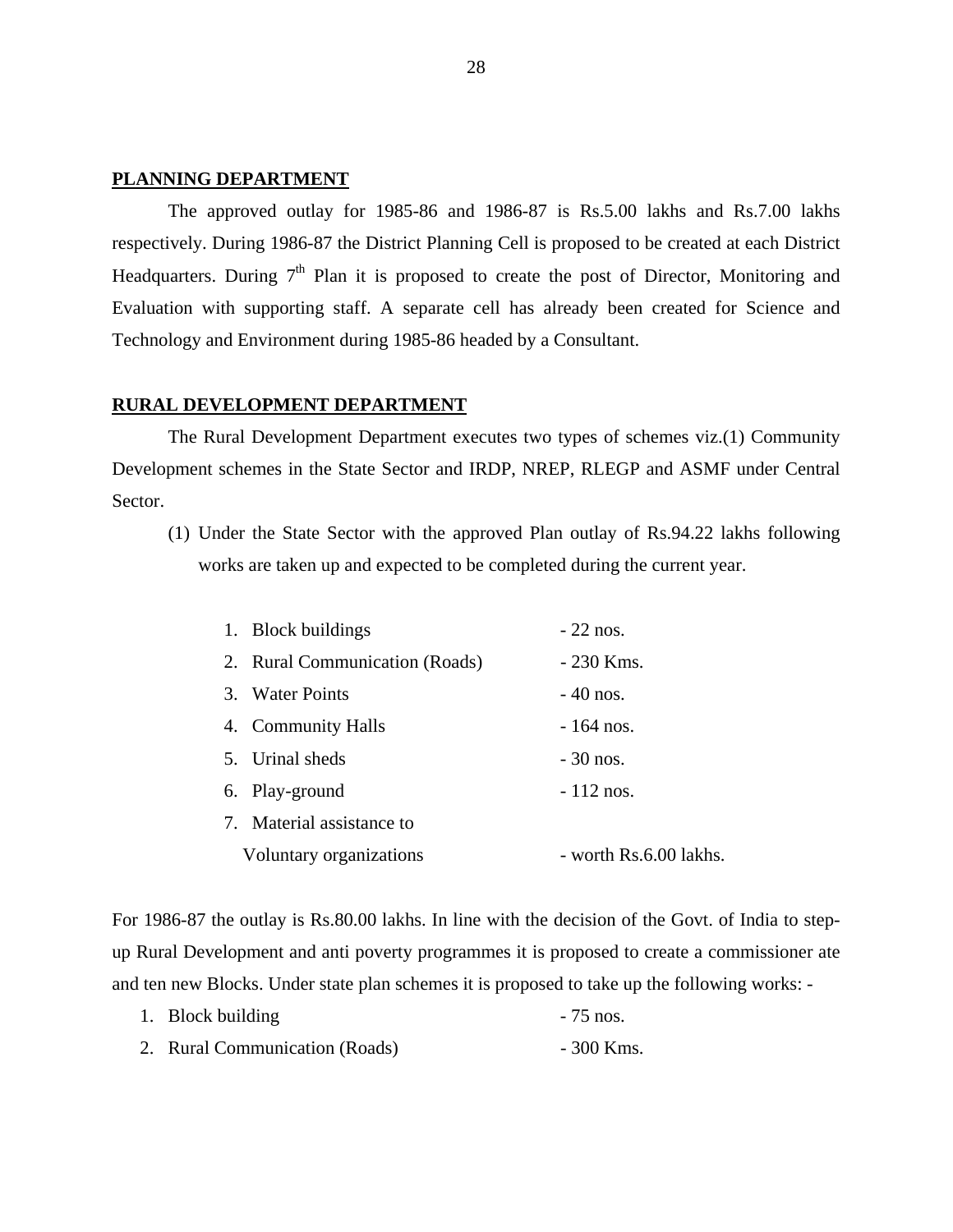| 3. Water Points                | $-90$ nos. |
|--------------------------------|------------|
| 4. Community Halls             | $-60$ nos. |
| 5. Urinal sheds                | $-60$ nos. |
| 6. Playgrounds                 | $-60$ nos. |
| 7. Construction of Directorate |            |
| <b>Building</b>                | $-1$ no.   |
|                                |            |

 (II) Under Central Sector Schemes of NREP, IRDP, RLEGP and ASMF followings are the programmes and achievements.

(a) IRDP- During the current year it is proposed to assist 3900 families for which allocation is Rs.89.20 lakhs. Upto February '86, 2523 families have been assisted and remaining 1377 families are expected to be covered during the remaining period. The target for 1986-87 is fixed for 3333 families.

(b) Under NREP followings are the achievements: -

| 1. Schools Buildings | $-10$ nos. |
|----------------------|------------|
| 2. Rural Road/IVP    | - 124 Kms. |
| 3. Water tanks       | $-9$ nos.  |
| 4. Community Halls   | $-13$ nos. |
| 5. Playgrounds       | $-17$ nos. |

(c) Under RLEGP 30 km of village road have been constructed.

(d) It is expected to render assistance to 290 families under A.S.M.F. The allocation of fund for these schemes has not been received.

29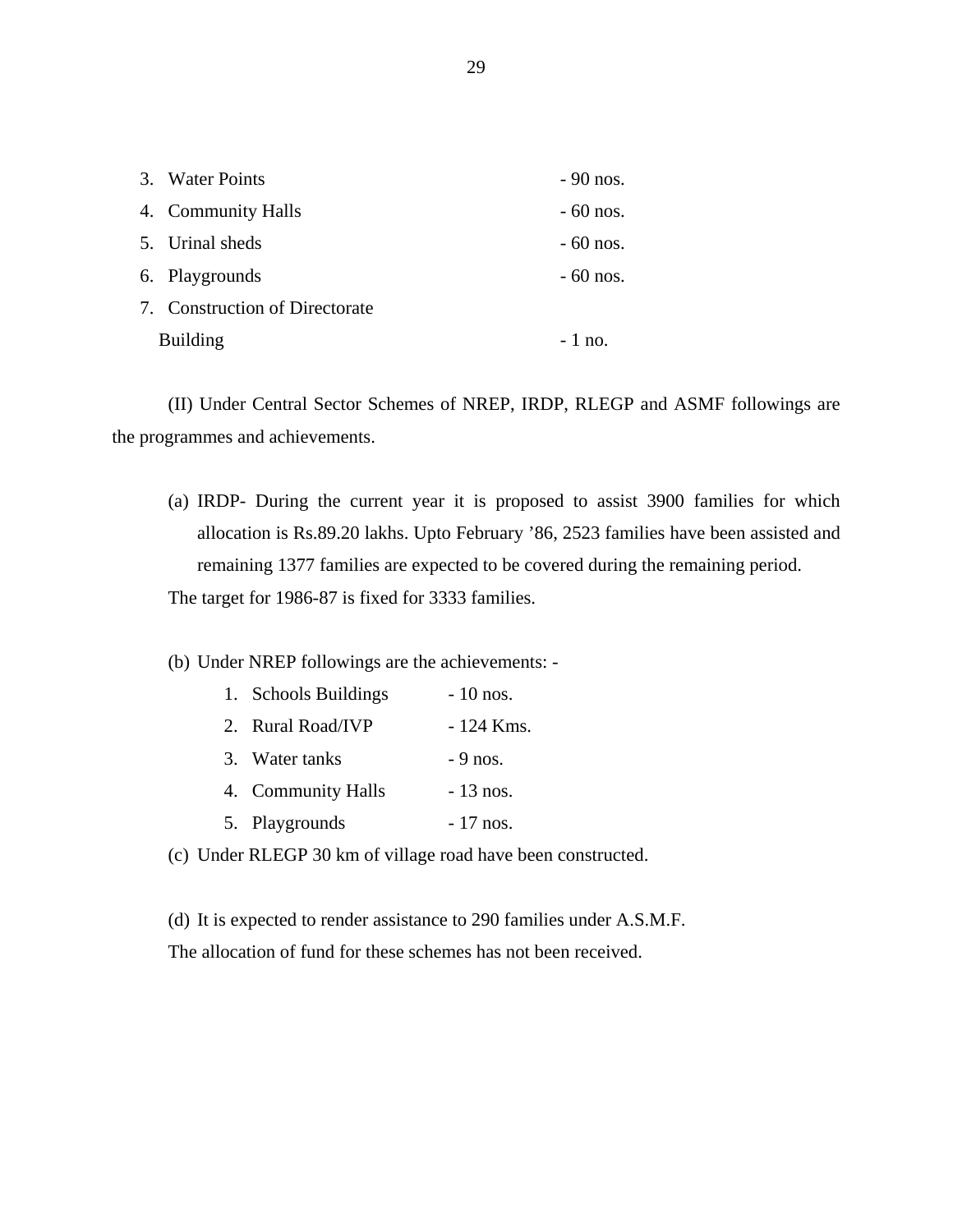## **DISTRICT COUNCIL AFFAIRS DEPARTMENT**

The District Councils are provided with fund for meeting their administrative expenses under Non-Plan and development expenditure under Plan. The Non-plan allocation for BE 1985- 86 was Rs.103.00 lakhs and this is enhanced to Rs.119.00 lakhs in the RE 1985-86. Under the Plan Scheme the allocation for the current year is Rs.39.37 lakhs and that for the coming year is Rs.36.00 lakhs. The plan funds are utilized by the District Councils in construction of jeepable roads wooden bridges, culverts, steps, side drain, water tanks, public urinals, plantation of trees, etc.

This is in brief I have narrated the activities and achievements of some of the Departments. So far as domestic revenue is concerned the sources are limited and the Govt. of India is generous in giving us substantial financial assistance to cover up our shortfall. I wish that the present peace talk will be successful and with the restoration of peace we would be in a position to look into all possible avenues for augmenting our domestic Revenue.

I would fail in my duty if I do not express the gratitude for the help given by the Government of India in allocating substantial fund for meeting the administrative and developmental expenditure of this Government. It is only a small amount, which is to be mobilized by some of the Departments in addition to the existing sources. I would like to request the concerned Departments to make all-out sincere efforts for achieving the target assigned to them.

Also I would like to appeal to the Hon'ble Members and the public in general and request the officers and staff of this Government for their active co-operation with the Govt. for proper utilization of the fund being made available for implementation of various plans and programmes of the Government.